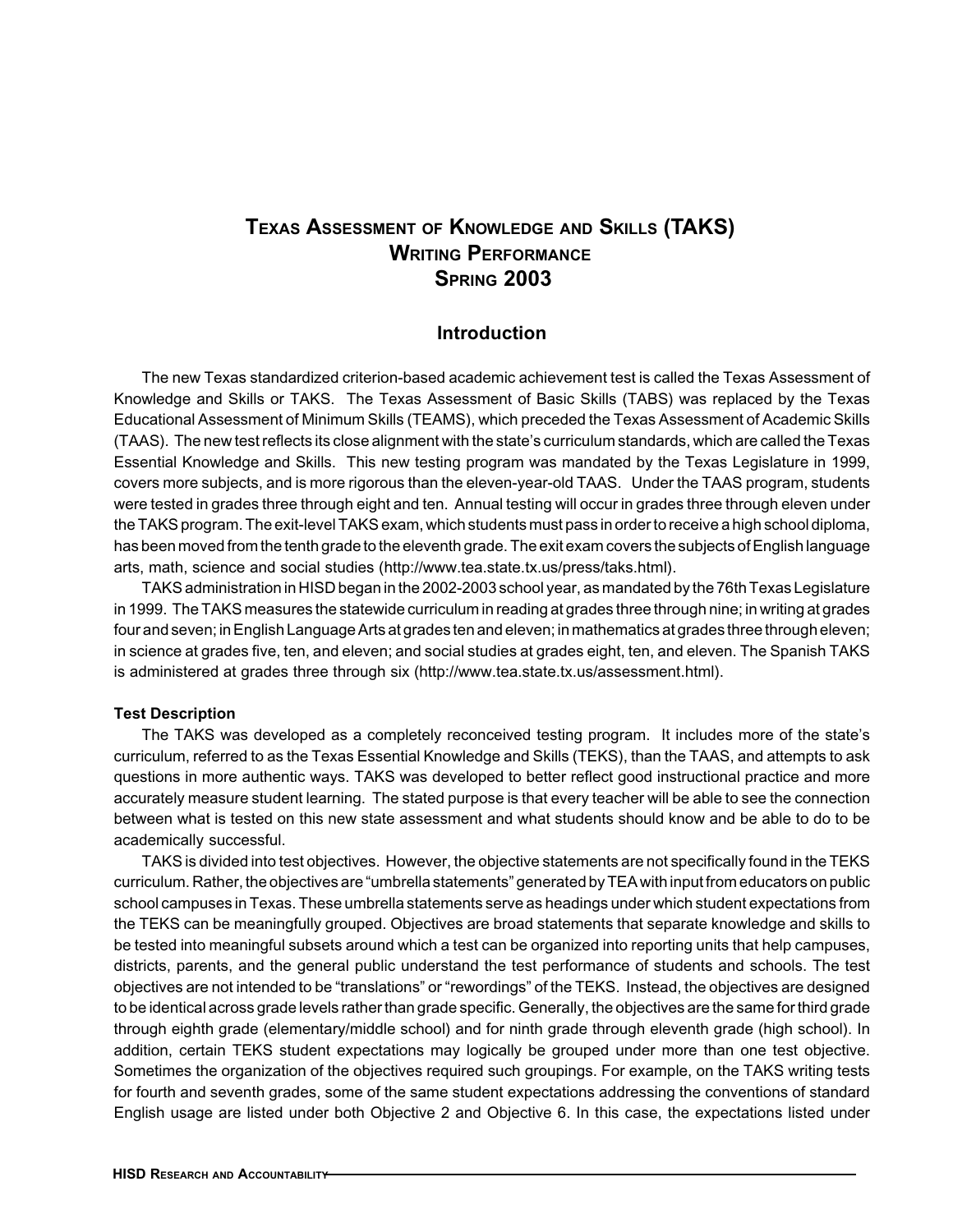Objective 2 are assessed through the overall strength of a student's language conventions (control) on the written composition portion of the test; these same expectations under Objective 6 are assessed through multiple-choice items attached to a series of revising and editing passages (Texas Education Agency, 2002).

#### **TAKS Writing Rubrics**

As students move from grade to grade, writing skills are critical for academic progress. Students who have difficulty putting their thoughts into writing struggle to succeed in social studies, science, and many areas other than English language arts. Good writing requires good thinking, and the act of writing actually helps students learn to clarify their thoughts and focus their ideas. Students who have learned to communicate well on paper will have more opportunities available to them throughout their lives, in both education and employment, than those who have not learned this skill.

The TAKS writing rubric is based on five criteria—focus and coherence, organization, development of ideas, voice, and conventions—which will be considered equally in the scoring of each composition. The writing compositions are scored on a four-point scale, with one being the lowest score and four being the highest. The same writing rubric is used to evaluate TAKS compositions at all grades assessed: grade four English, grade four Spanish, grade seven, grade ten, and grade eleven Exit Level. The only difference between the Spanish and the English-version rubrics is the reference to "conventions of the Spanish language" in the Spanish rubric rather than "conventions of the English language" under Score Point one. In all cases, scorers will be trained to consider the criteria listed in the rubric in a way that is grade-level appropriate. The fourth grade and seventh grade writing tests have the same TAKS objectives, which are listed below. The various objectives range from four to twelve maximum points possible, depending on grade level. See **Table 1** for a summary of the scoring scales by objective and **Table 2** for the performance standards.

| Objective 1:        | The student will, within a given context, produce an effective composition for a specific<br>purpose.                                                                           |
|---------------------|---------------------------------------------------------------------------------------------------------------------------------------------------------------------------------|
| <b>Objective 2:</b> | The student will produce a piece of writing that demonstrates a command of the conventions<br>of spelling, capitalization, punctuation, grammar, usage, and sentence structure. |
| <b>Objective 3:</b> | The student will recognize appropriate organization of ideas in written text.                                                                                                   |
| <b>Objective 4:</b> | The student will recognize correct and effective sentence construction in written text.                                                                                         |
| <b>Objective 5:</b> | The student will recognize standard usage and appropriate word choice in written text.                                                                                          |
| Objective 6:        | The student will proofread for correct punctuation, capitalization, and spelling in written text.                                                                               |

#### **Curriculum Rationale**

Objectives 1 and 2, Written Composition, are assessed through a composition written in response to a specific topic. Students should be able to produce an effective piece of writing that is focused and coherent, organized, well developed, original and authentic, and well written (assessed through the student's ability to apply the conventions of standard written English). This portion of the writing assessment will likely require a significant amount of time to complete. Students are encouraged to utilize the writing process (prewriting, drafting, revising, and editing) in producing a composition that represents their best work. Expectations for grade four and grade seven writers with regard to organization, focus and coherence, development of ideas, voice, and conventions of standard English (spelling, capitalization, punctuation, grammar, usage, and sentence structure) will be gradelevel appropriate. Therefore, expectations will be higher for grade seven writers than for grade four writers.

Objective 3 is Organization. At grade four, this objective has the fewest number of items (four) because, as educator committees have repeatedly advised, fourth grade students have mastered relatively few skills related to the organization of ideas in a composition. Therefore, there are a limited number of organization skills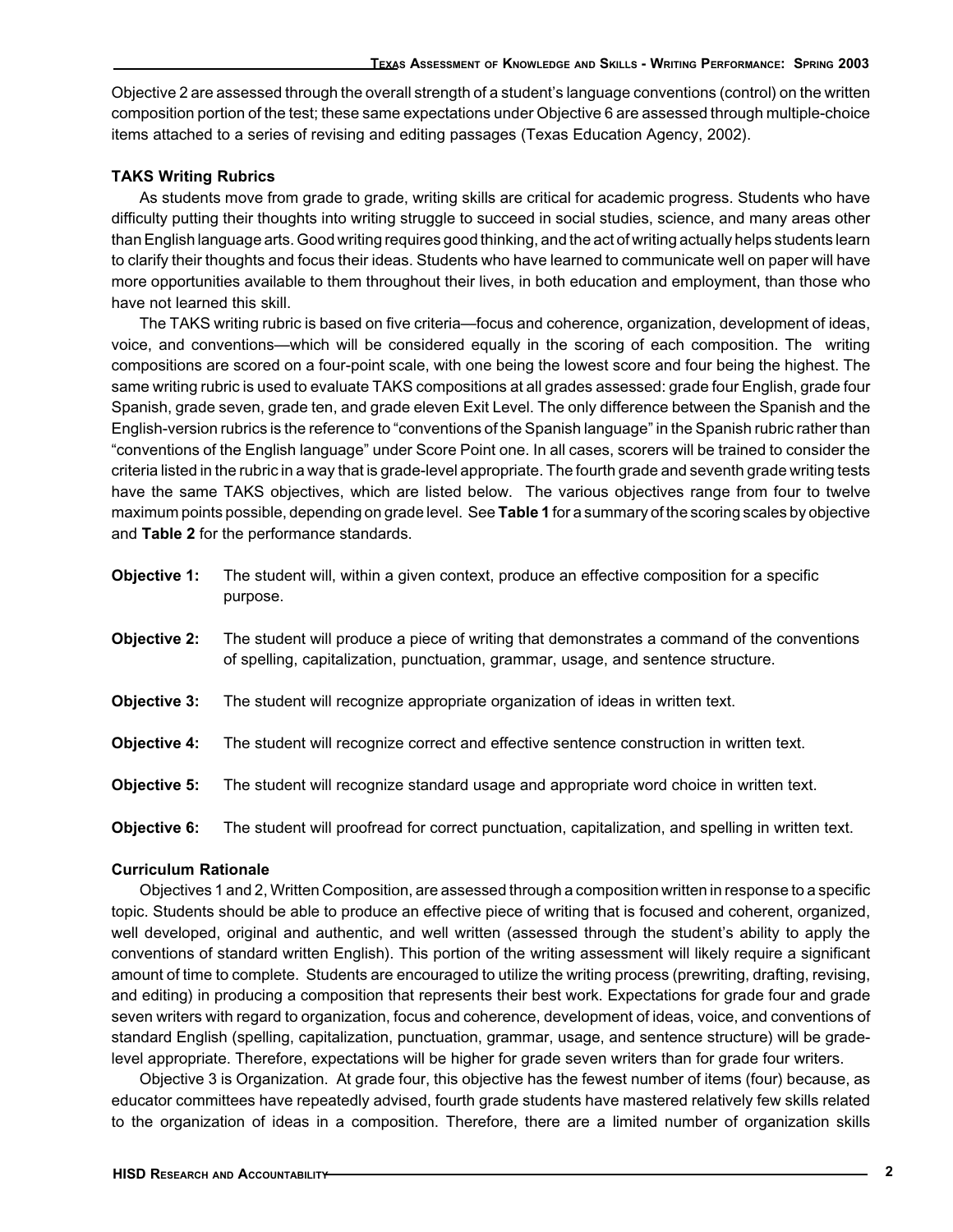|                                             | <b>Number of Items Tested</b> |                  |                        |  |  |  |  |
|---------------------------------------------|-------------------------------|------------------|------------------------|--|--|--|--|
| <b>Objective</b>                            | <b>Grade 4 English</b>        | Grade 4 Spanish  | <b>Grade 7 English</b> |  |  |  |  |
| 1-2: Written Composition                    | 1 Writing Prompt              | 1 Writing Prompt | 1 Writing Prompt       |  |  |  |  |
| Organization of Ideas<br>3:                 | 4                             | 4                | 6                      |  |  |  |  |
| Sentence Construction<br>4:                 | 8                             | 8                | 10                     |  |  |  |  |
| 5:<br>Word Usage and Choice                 | 8                             | 8                | 12                     |  |  |  |  |
| Proofreading<br>6:                          | 8                             | 8                | 12                     |  |  |  |  |
| Total Points Possible - Multiple Choice     | 28                            | 28               | 40                     |  |  |  |  |
| Total Points Possible - Written Composition | 4                             | 4                | 4                      |  |  |  |  |
| <b>Total Points Possible</b>                | 32                            | 32               | 44                     |  |  |  |  |

Table 1: TAKS Writing Scoring Scale by Objective, English Grade 4 & 7 and Spanish Grade 4

appropriate for testing at this grade level. At grade seven, students' mastery of organization has increased, so the number of Objective 3 items on the test increases from four to six. However, as at grade four, the relatively few TEKS student expectations designated for assessment under Objective 3 limit the emphasis that can reasonably be placed on this objective.

Objectives 4, 5, and 6 are Sentence Structure, Usage, and Proofreading.These objectives are given an equal number of items (eight each) on the grade four test because the TEKS curriculum designated for assessment at grade four supports this configuration. At grade seven, students are expected to have mastered more of the fundamental revising and editing skills related to correct and effective sentence structure, usage, and language mechanics (capitalization, punctuation, and spelling). This greater degree of mastery supports an increased emphasis on Objectives 4, 5, and 6 at grade seven. However, while seventh graders have acquired more skills than fourth graders in the ability to effectively revise sentences, the variety of sentence revision techniques mastered is still somewhat limited, resulting in slightly fewer items in Objective 4 than in Objectives 5 and 6 (TEA Curriculum, Assessment, and Technology; 2002).

| <b>Required Score</b>                                                             |                    |                    |                           |  |  |  |  |  |
|-----------------------------------------------------------------------------------|--------------------|--------------------|---------------------------|--|--|--|--|--|
|                                                                                   | Grade 4<br>English | Grade 4<br>Spanish | Grade 7<br><b>English</b> |  |  |  |  |  |
| <b>Met Standard</b>                                                               |                    |                    |                           |  |  |  |  |  |
| (Raw Score includes at least 2 Points on Written)<br>Composition)**               | 18/32              | 16/32              | 24/44                     |  |  |  |  |  |
| Number of Multiple Choice Items Needed with a:                                    |                    |                    |                           |  |  |  |  |  |
| 2 on Written Composition                                                          | 16                 | 14                 | 22                        |  |  |  |  |  |
| 3 on Written Composition                                                          | 15                 | 13                 | 21                        |  |  |  |  |  |
| 4 on Written Composition                                                          | 14                 | 12                 | 20                        |  |  |  |  |  |
| <b>Commended Performance</b><br>(Raw Score includes at least 3 Points on Written) | 30/32              | 28/32              | 40/44                     |  |  |  |  |  |
| Composition)*                                                                     |                    |                    |                           |  |  |  |  |  |
| Number of Multiple Choice Items Needed with a:                                    |                    |                    |                           |  |  |  |  |  |
| 3 on Written Composition                                                          | 27                 | 25                 | 37                        |  |  |  |  |  |
| 4 on Written Composition                                                          | 26                 | 24                 | 36                        |  |  |  |  |  |

Table 2: TAKS Writing Performance Criteria by Grade Level and Test Version

**Note:** Written Composition prompt is rated on a 1-4 scale with a maximum of 4 points. Subsequent administrations may require a different number of items to achieve Met Standard or Commended Performance.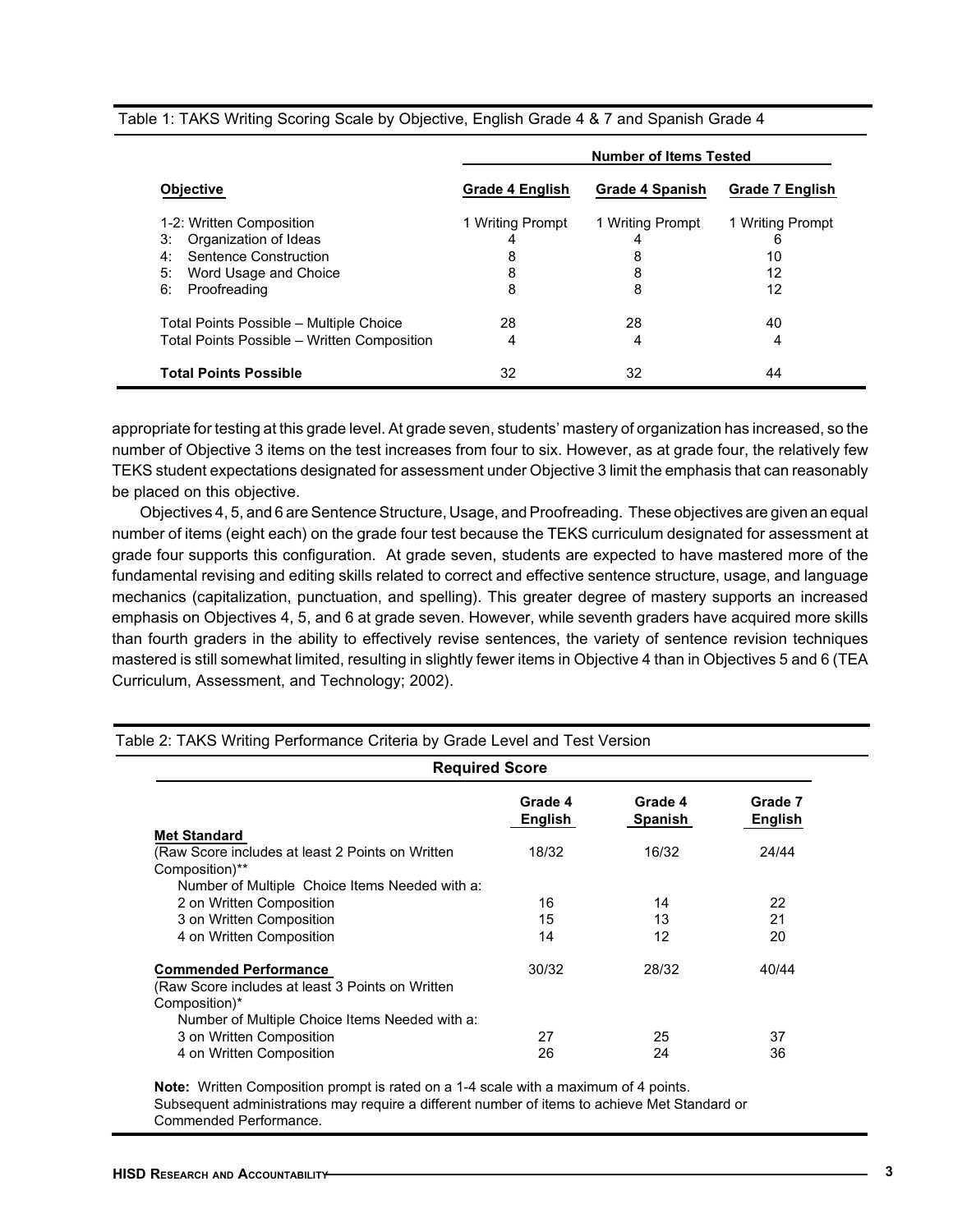# **Districtwide TAKS Writing Findings, Spring 2003**

The figures and tables in this report present the districtwide Spring 2003 TAKS English and Spanish writing results for grades four and English writing results for grade seven. The percentage of students at each level of the writing performance criteria (not met standards, met standards, and commended) are included. The average score or items correct by objective for each grade level and test version are also shown. Additionally, administrative district results include the average writing scores by objective for each grade level and version of the test. Finally, elementary, middle, and multi-level school results are presented to indicate the average writing scores by objective for each grade level and version of the test. The data revealed the following significant findings.

### **Districtwide Writing Performance**

- Districtwide results revealed that 81% of students in grades four and seven "met" standards on the English TAKS writing subtest, while 89% of students in grade four "met" standards on the Spanish TAKS writing subtest.
- Ten percent of grade four students and 8% of grade seven students in the district attained scores that were "commended" on the English TAKS writing subtest. This compared to 16% of grade four students who were administered the Spanish version of the test.

### **Districtwide Writing Scores by Objective**

- Analysis of the districtwide average scores for grade four and seven students on Objective 1**–**2: Written Composition indicated an average score of 2.2 for both groups, on all versions of the TAKS writing subtest. This score exceeded the two-point minimum requirement to pass the test.
- The highest percentage of students in grade four scored two points, while the lowest percentage of students scored the maximum four points, on Objective 1**–**2 of the TAKS English writing subtest (56% and 3%, respectively). This compares to results on the Spanish version of the test with 65% of the students in grade four scoring two points, while 4% of the students scored the maximum four points. Students who were administered the test at the seventh grade level had comparable results as grade four students who were administered the Spanish TAKS writing subtest on Objective 1**–**2.
- On Objective 3, Appropriate Organization of Ideas, the highest percentage of grade four students scored four points, answering all items correctly, on the English and Spanish versions of the test (39% versus 53%). However, on Objective 4, Correct and Effective Sentence Structure, the highest percentage of grade four students on both versions of the test, answered seven of eight items correctly (23% and 26%, respectively). The highest percentage of students in grade seven (26%) answered five of the six items correctly on Objective 3, while 17% of the students answered eight and nine of ten items correctly on Objective 4.
- The highest percentage of fourth grade students who were administered the Spanish TAKS (47%) compared to the highest percentage of students administered the English TAKS (33%) answered eight out of eight items correctly, on Objective 5, Standard Usage/Appropriate Word Choice. The results on Objective 6, Proofreading for Punctuation, Capitalization, and Spelling indicated that 32% of fourth grade students on English TAKS compared to 34% of fourth grade students on Spanish TAKS answered seven of the eight items correctly. Seventeen percent of the seventh grade students answered ten of the twelve items correctly on Objectives 5 and 6.

## **Administrative District Writing Scores by Objective**

• An analysis of English TAKS grade four results by administrative district showed that the Central District had the highest average scores over other administrative districts on Objective 1**–**2, 3, 4 and 5. The results were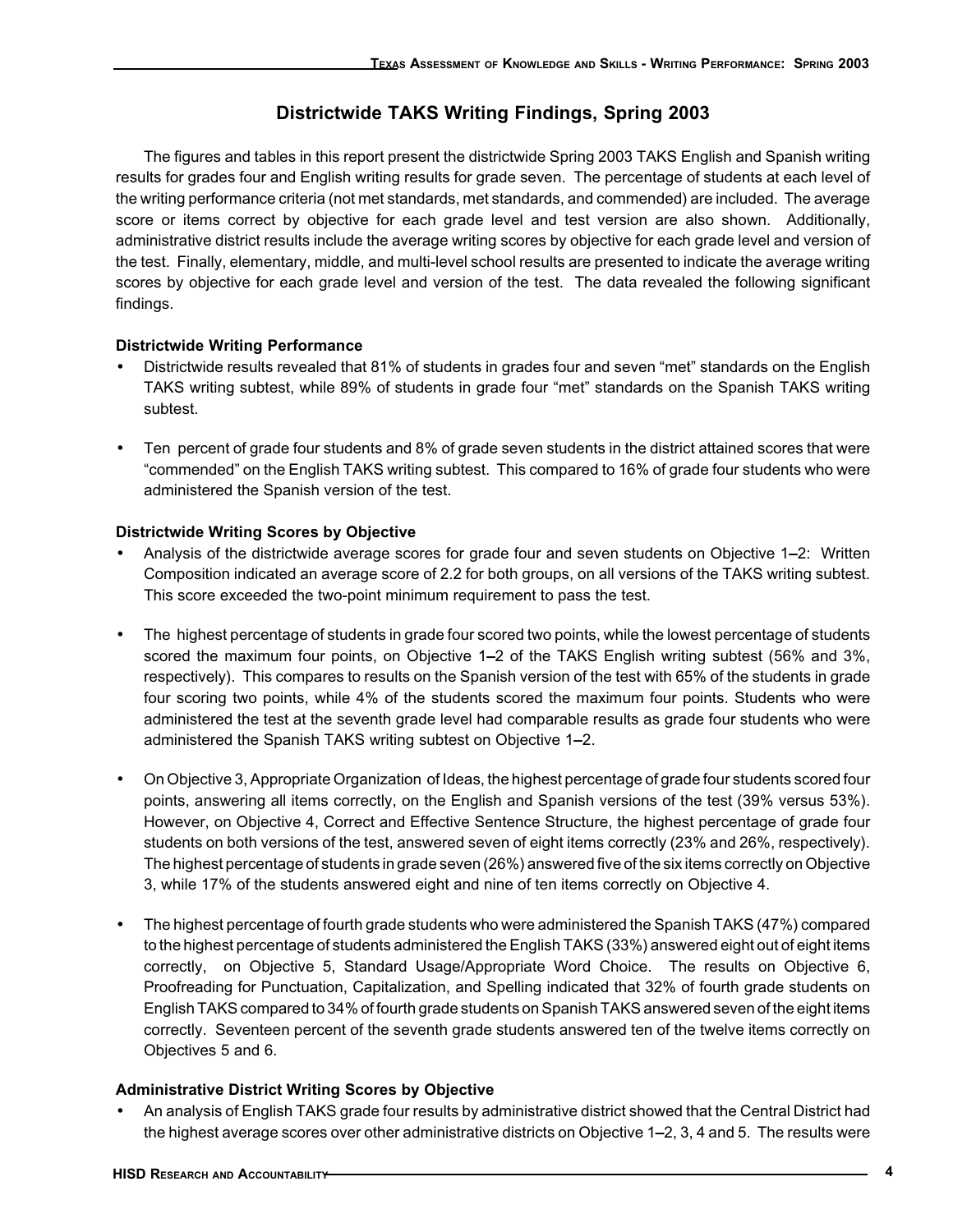2.4 of 4.0 maximum points along with 3.4 of 4.0, 6.4 of 8.0, and 7.1 of 8.0 maximum items correct on the respective objectives. At the same time, other administrative districts had comparable scores as the Central District on various objectives, i.e., the West District on Objective 1-2 and Acres Homes on Objective 4. In addition, Acres Homes had the highest average number of items correct on Objective 6, which was 7.1 out of 8 maximum items.

- On the grade four Spanish TAKS, the North District followed by the Central and East districts attained the highest average scores on Objective 1**–**2 (2.4 and 2.3 of 3.0 maximum points, respectively). Further, the North District had the highest number of items correct on Objective 3, 4, 5, and 6. The results were 3.5 of 4.0, 6.6 of 8.0, 7.3 of 8.0 and 6.6 of 8.0 maximum items, respectively. The Central District achieved comparable results on Objective 4 and the South Central and West districts achieved comparable results as the North District on Objective 6.
- The English TAKS grade seven results revealed that the Central District had the highest average points on Objective 1**–**2, which was 2.6 of 4 maximum points. Additionally, the Central District had the highest number of items correct on Objective 3, 4, 5, and 6. The findings were 4.8 of 6.0, 8.4 of 10.0, followed by 10.0 and 10.1 of 12.0 maximum items, respectively.

# **References**

Texas Education Agency. (2001). *New Texas testing program to be called Texas Assessment of Knowledge and Skills*. [Online]. Available: http://www.tea.state.tx.us/press/taks.html.

Texas Education Agency. (2002). *TAKS Writing and Reading Rubrics*. [On-line]. Available http://www.tea.state.tx.us/ student.assessment/taks/rubrics.html.

Texas Education Agency. (2002). *TAKS Texas Assessment of Knowledge and Skills Information Booklet Writing Grade 4*. Austin, Texas: Author.

Texas Education Agency. (2002). *Texas Assessment of Knowledge and Skills (TAKS) Blueprint for Grades 4 and 7 Writing*. Curriculum, Assessment, and Technology. Austin, Texas: Author.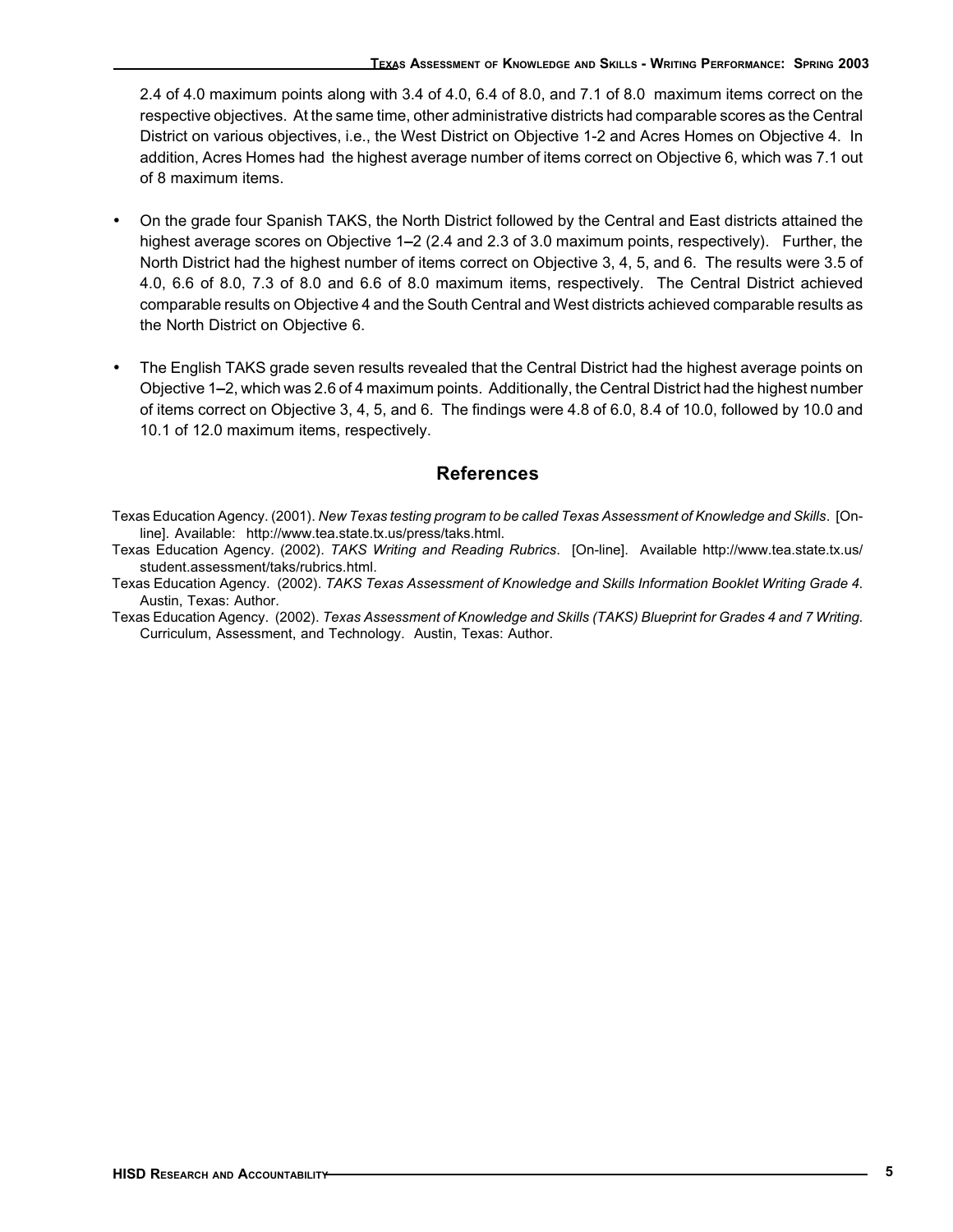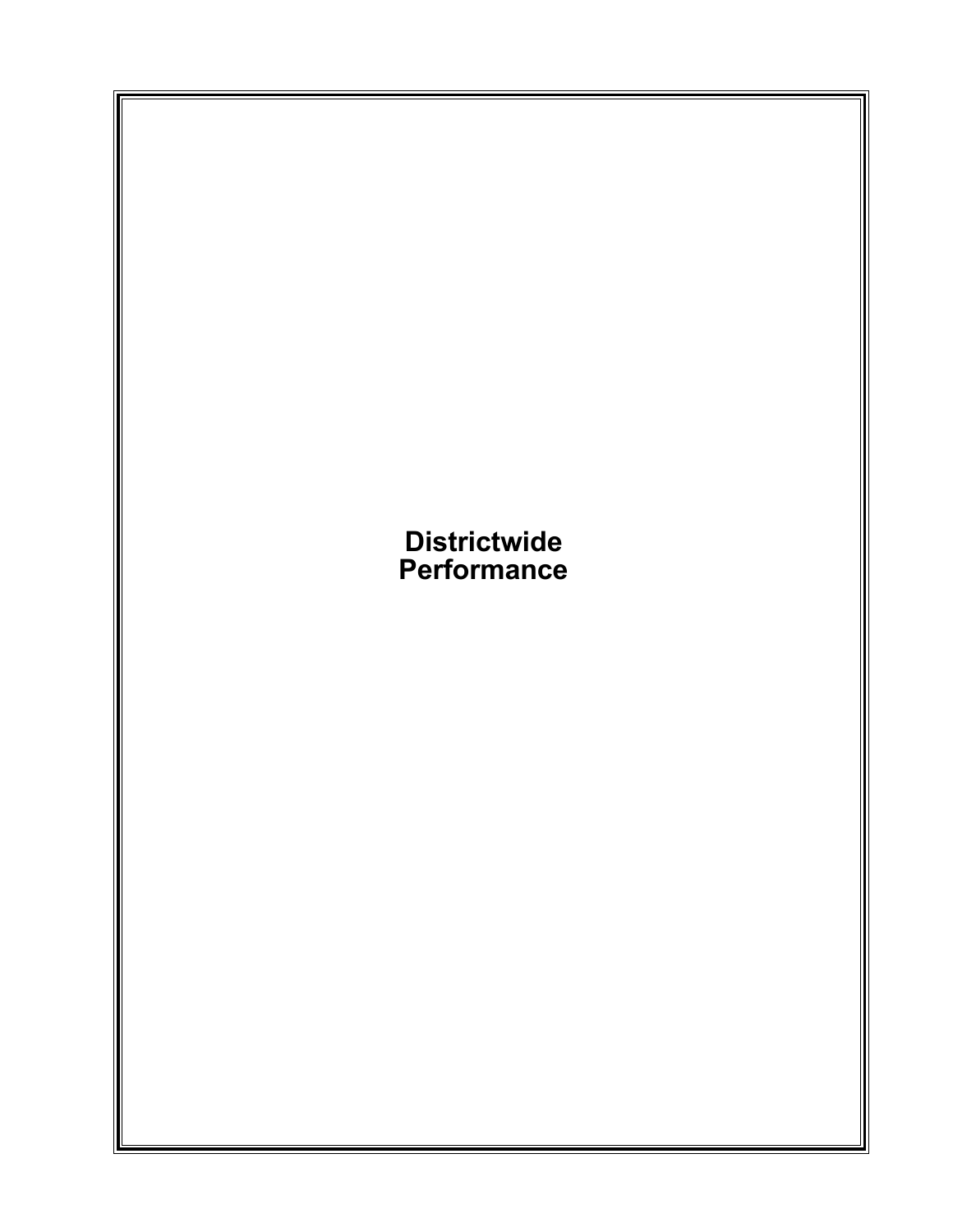

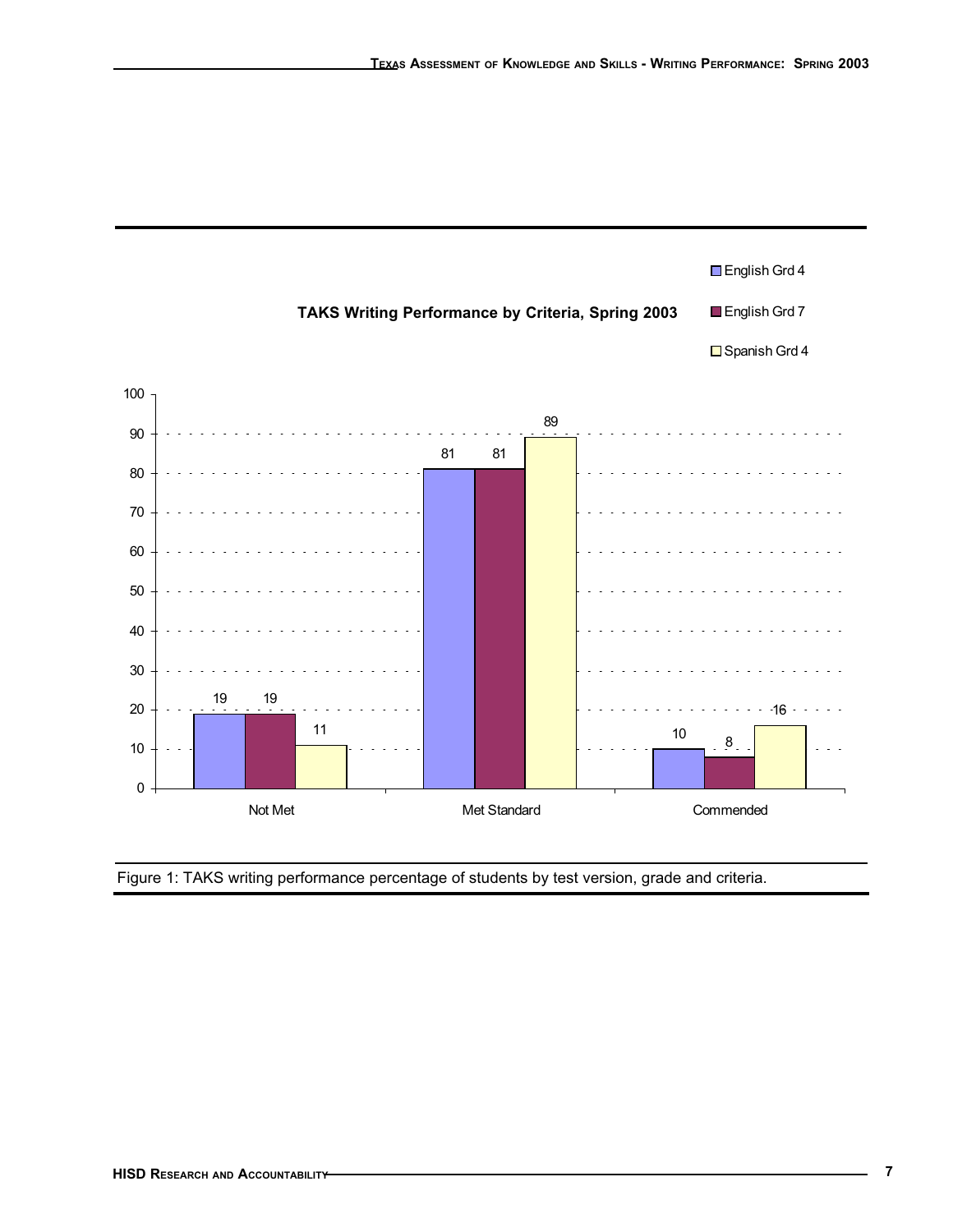



Note: Minimun of two points required on Objective 1-2 to pass the test .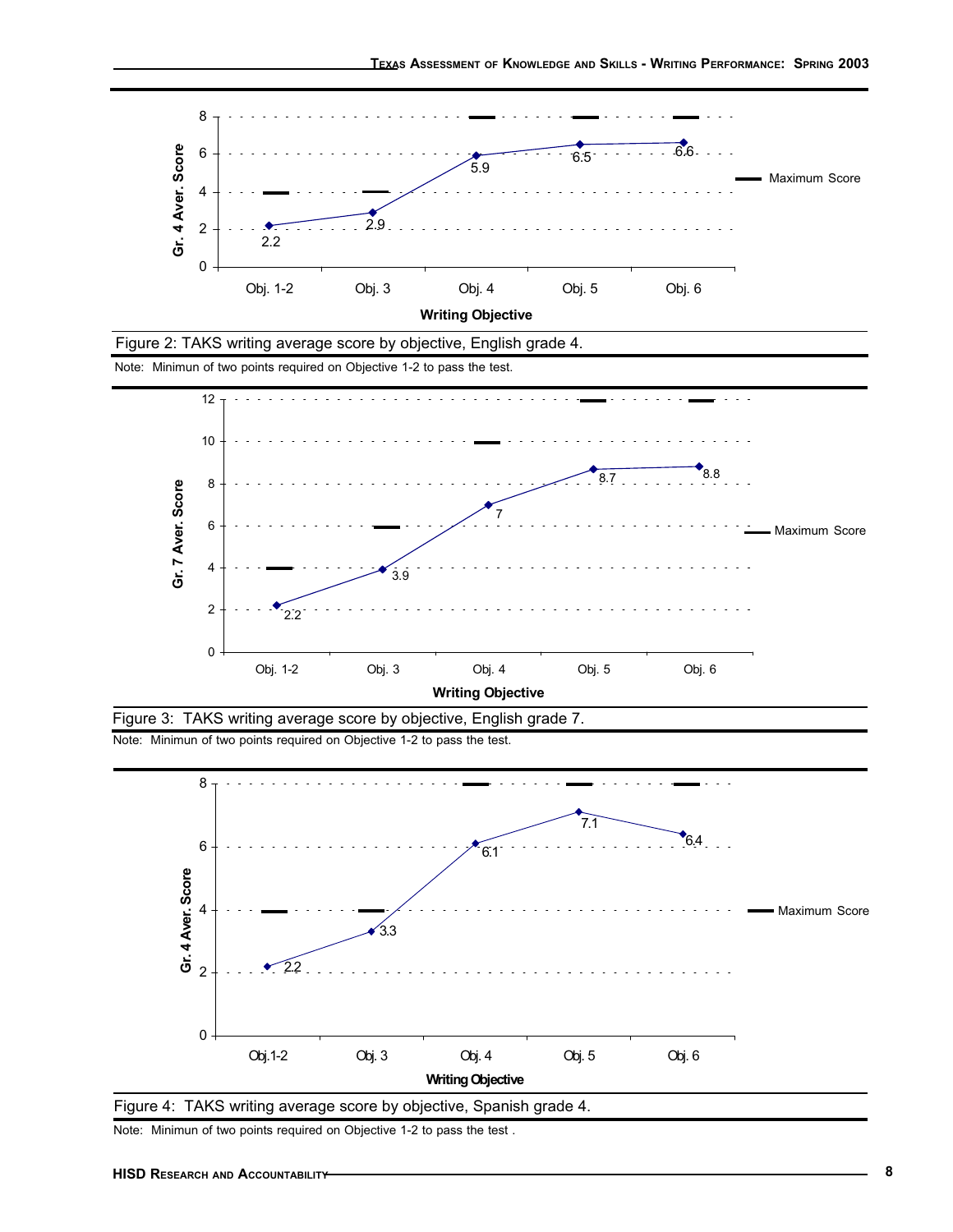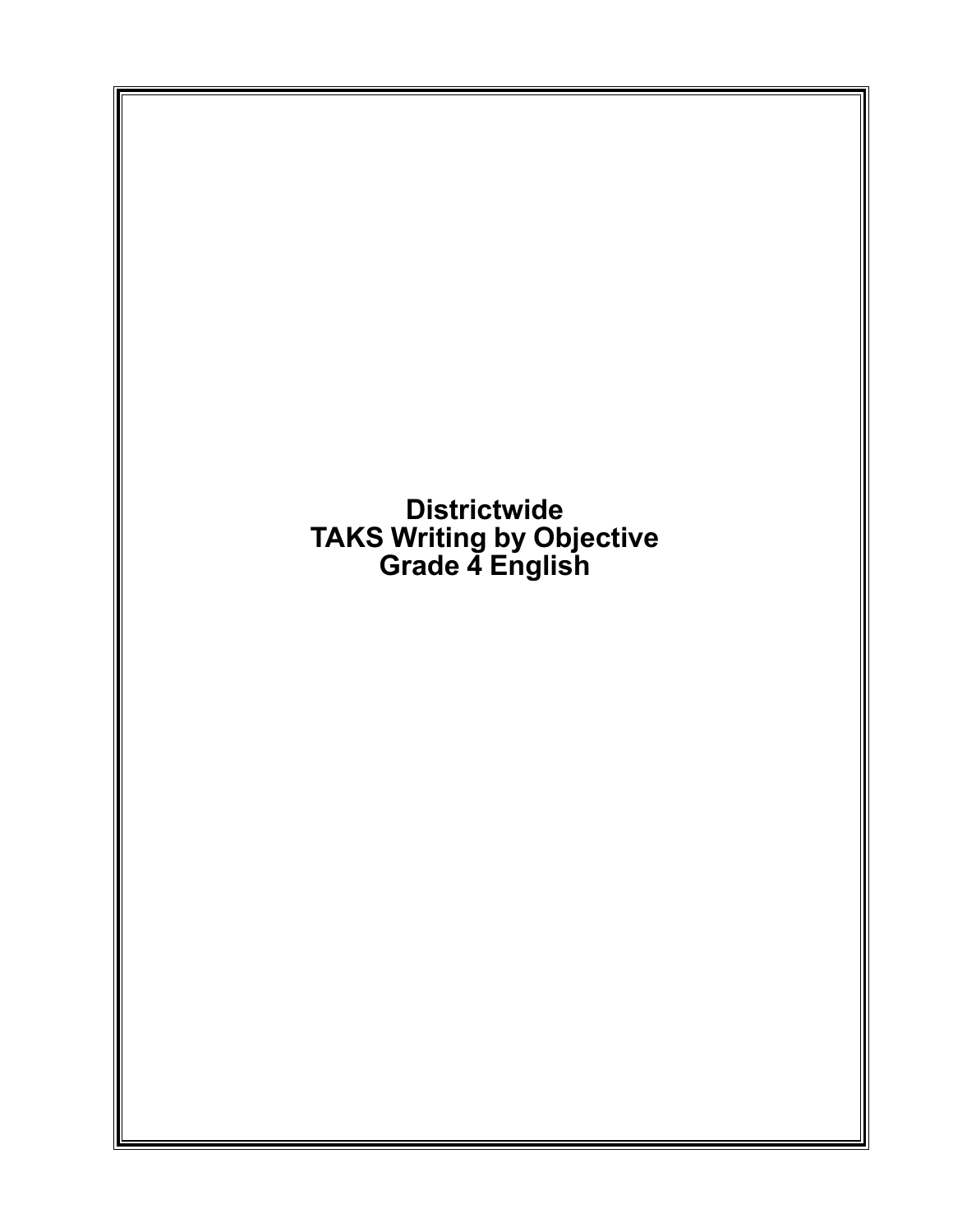

Figure 5: Percentage of students by points made on Obj. 1-2: Written Composition, Gr. 4, Eng. TAKS writing. Note: Minimun of two points required on Objective 1-2, four points maximum. Average Score 2.2.







Figure 7: Percentage of students by points made on Obj. 4: Correct/Effective Sentence Construction, Gr. 4, Eng. TAKS writing.

Note: Eight points maximum. Average Score 5.9.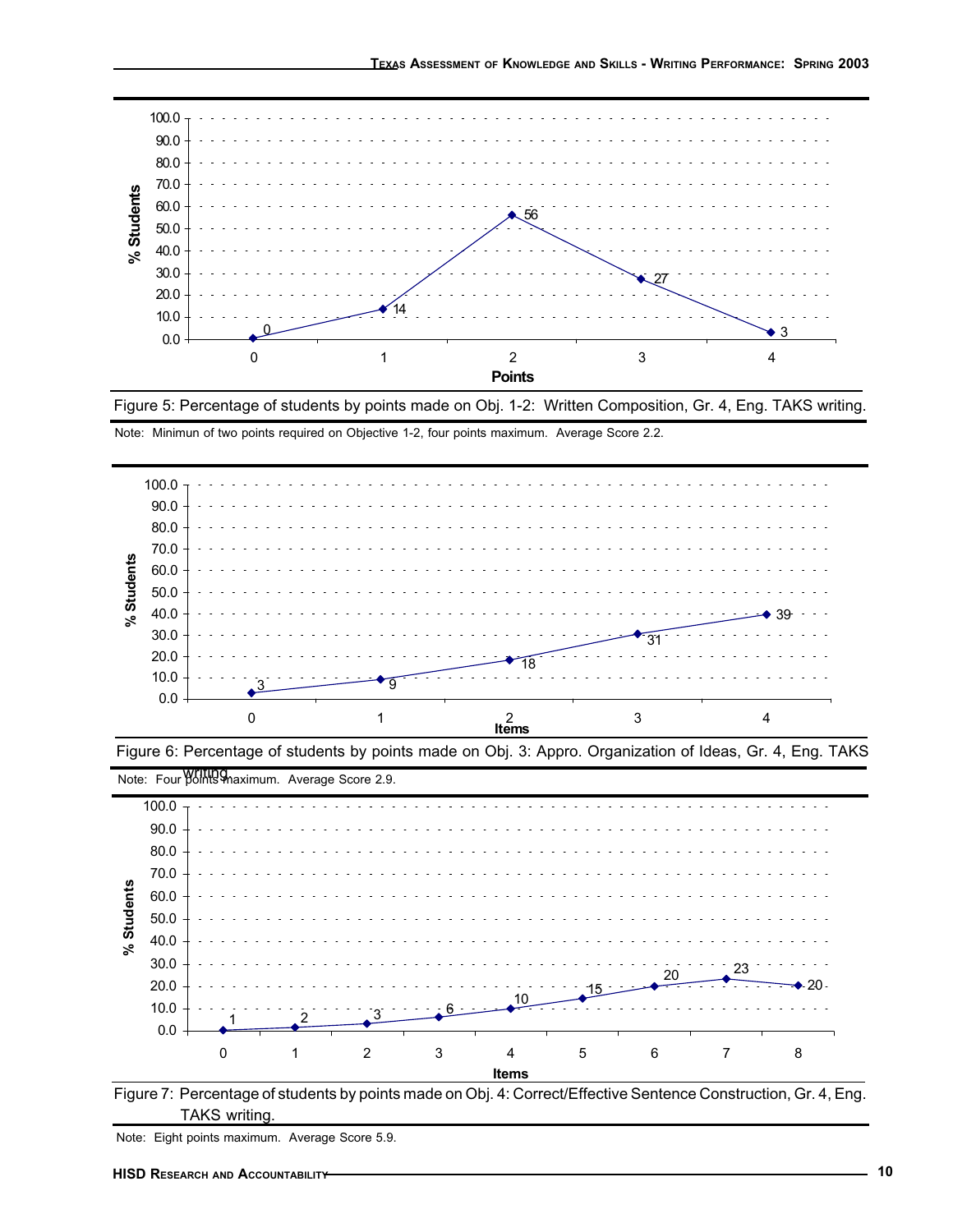

Figure 8: Percentage of students by points made on Obj. 5:Standard Usage/Appropriate Word Choice, Gr. 4, Eng. TAKS writing.

Note: Eight points maximum. Average Score 6.5.



Figure 9: Percentage of students by points made on Obj. 6: Proofreading for Punctuation, Capitalization, and Spelling, Gr. 4, Eng. TAKS writing.

Note: Eight points maximum. Average Score 6.6.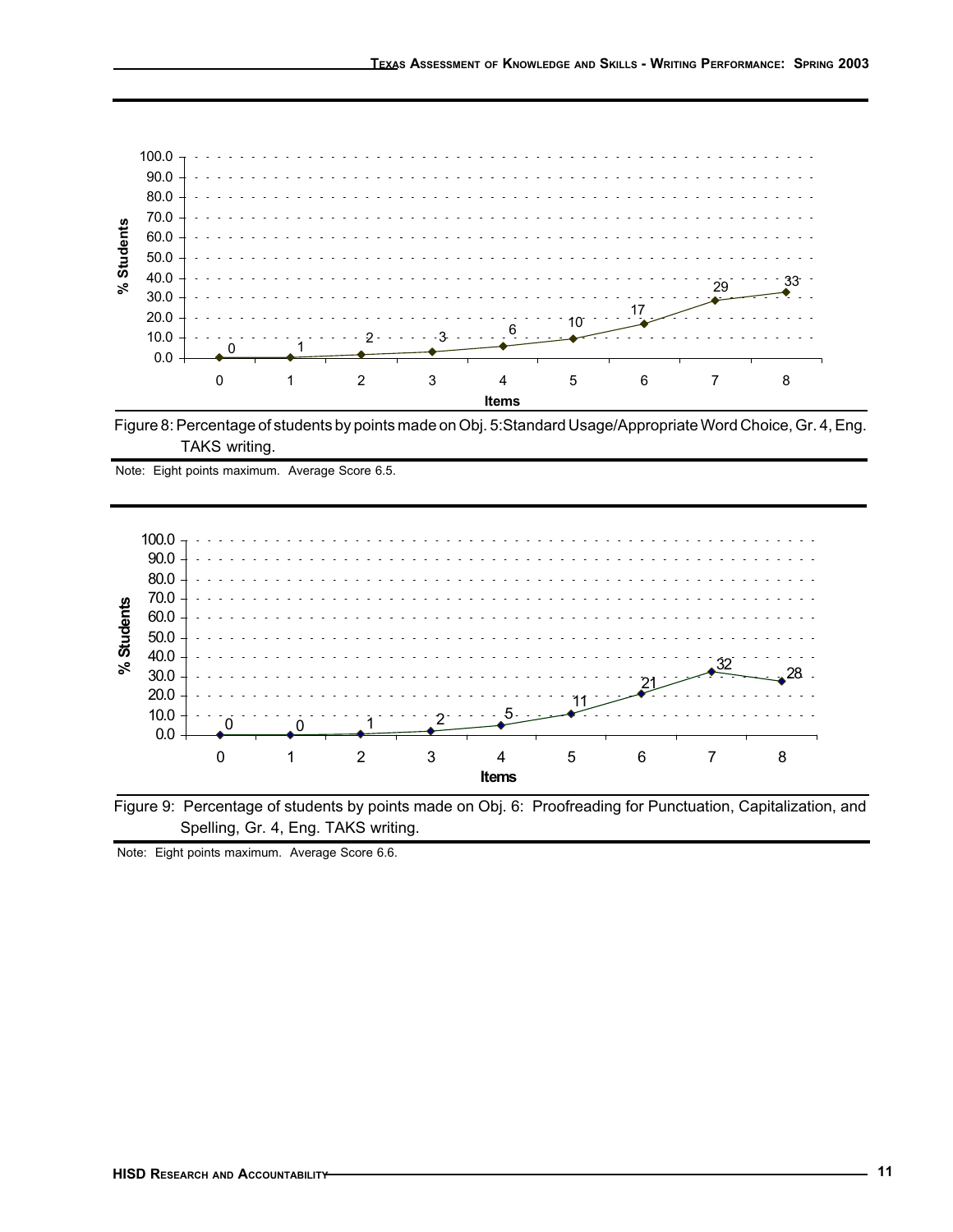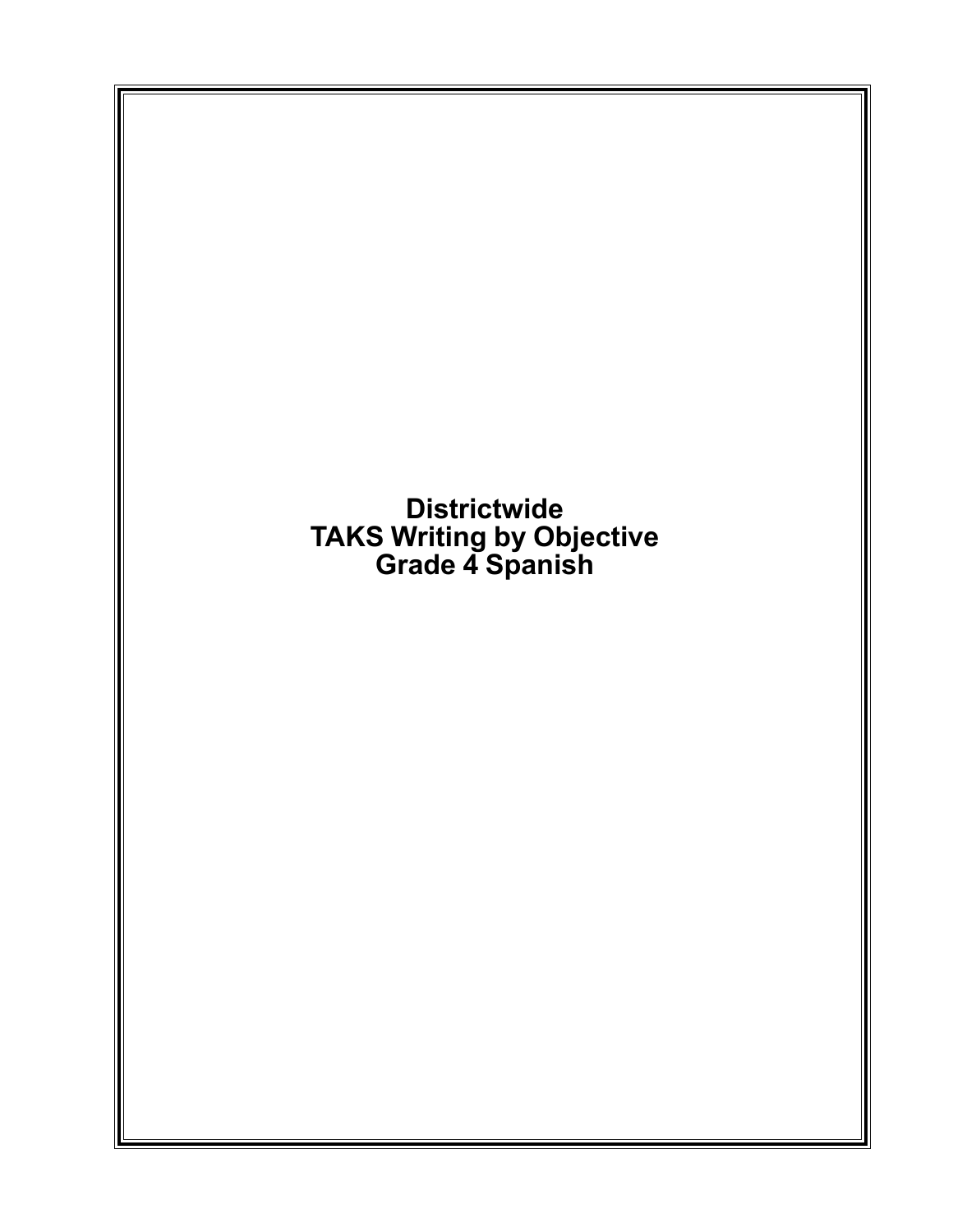









Figure 12: Percentage of students by points made on Obj. 4: Correct/Effective Sentence Construction, Gr. 4, Span. TAKS writing.

Note: Eight points maximum. Average Score 6.1.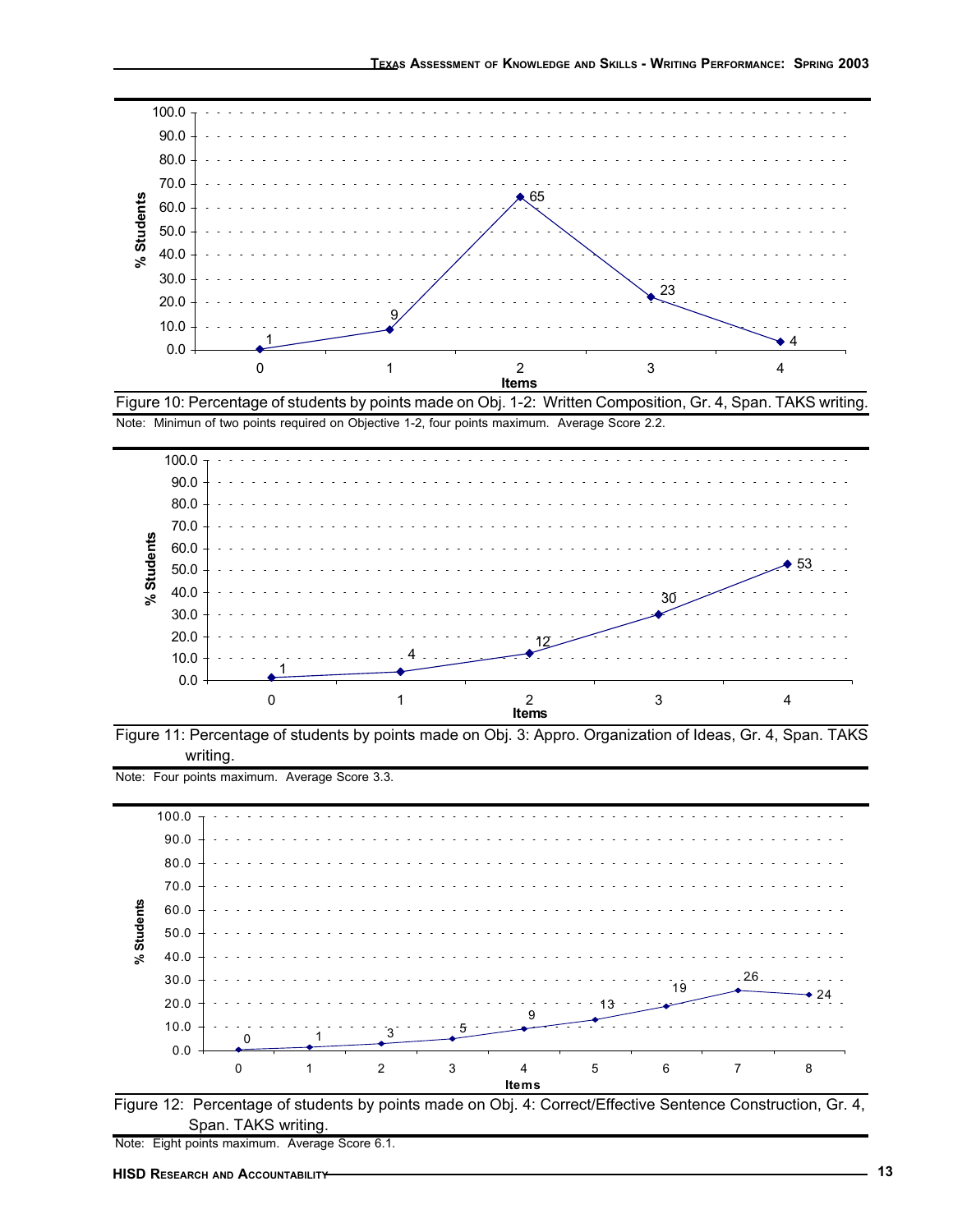

Figure13: Percentage of students by points made on Obj. 5:Standard Usage/Appropriate Word Choice Gr. 4, Span. TAKS writing.

Note: Eight points maximum. Average Score 7.1.





Note: Eight points maximum. Average Score 6.4.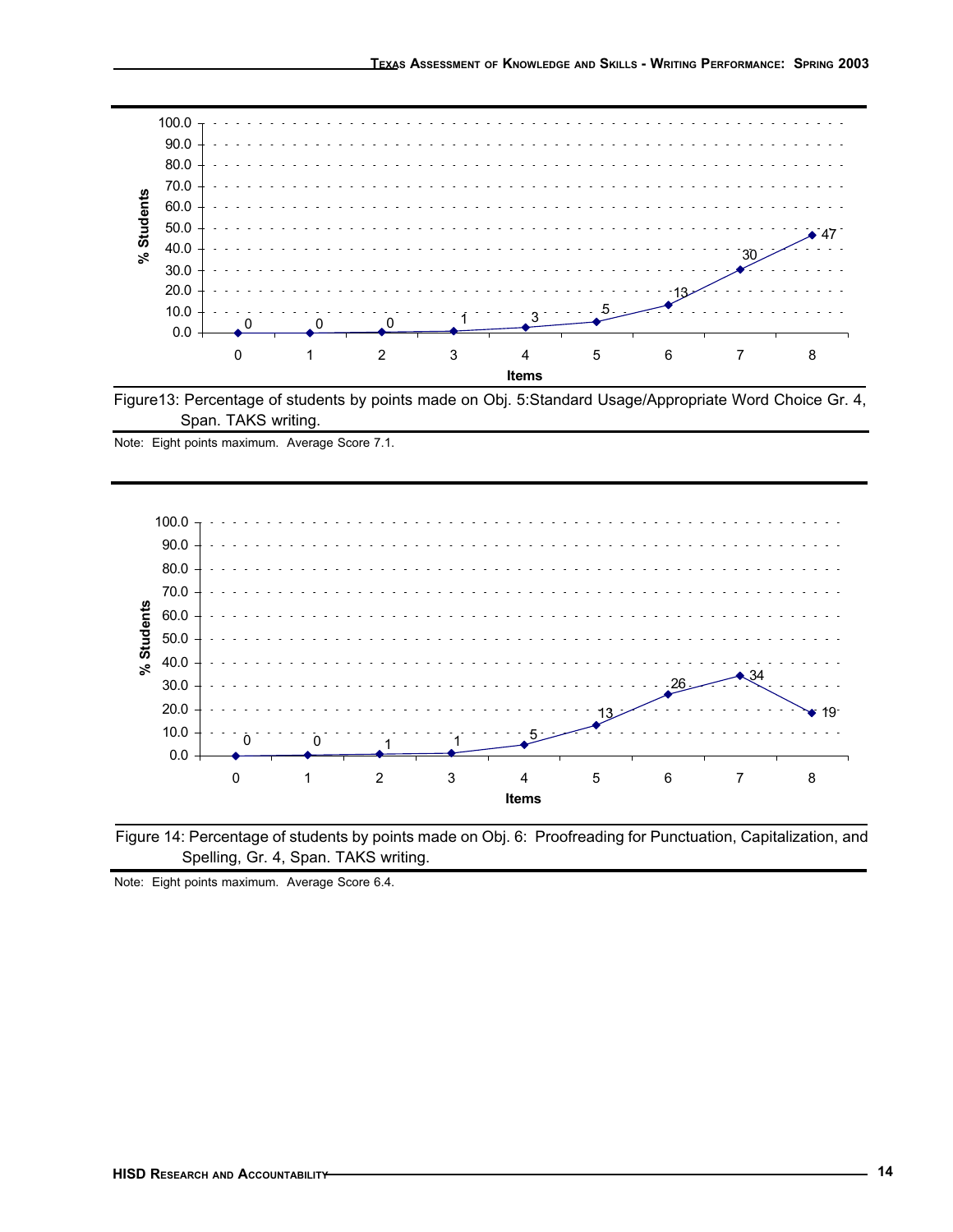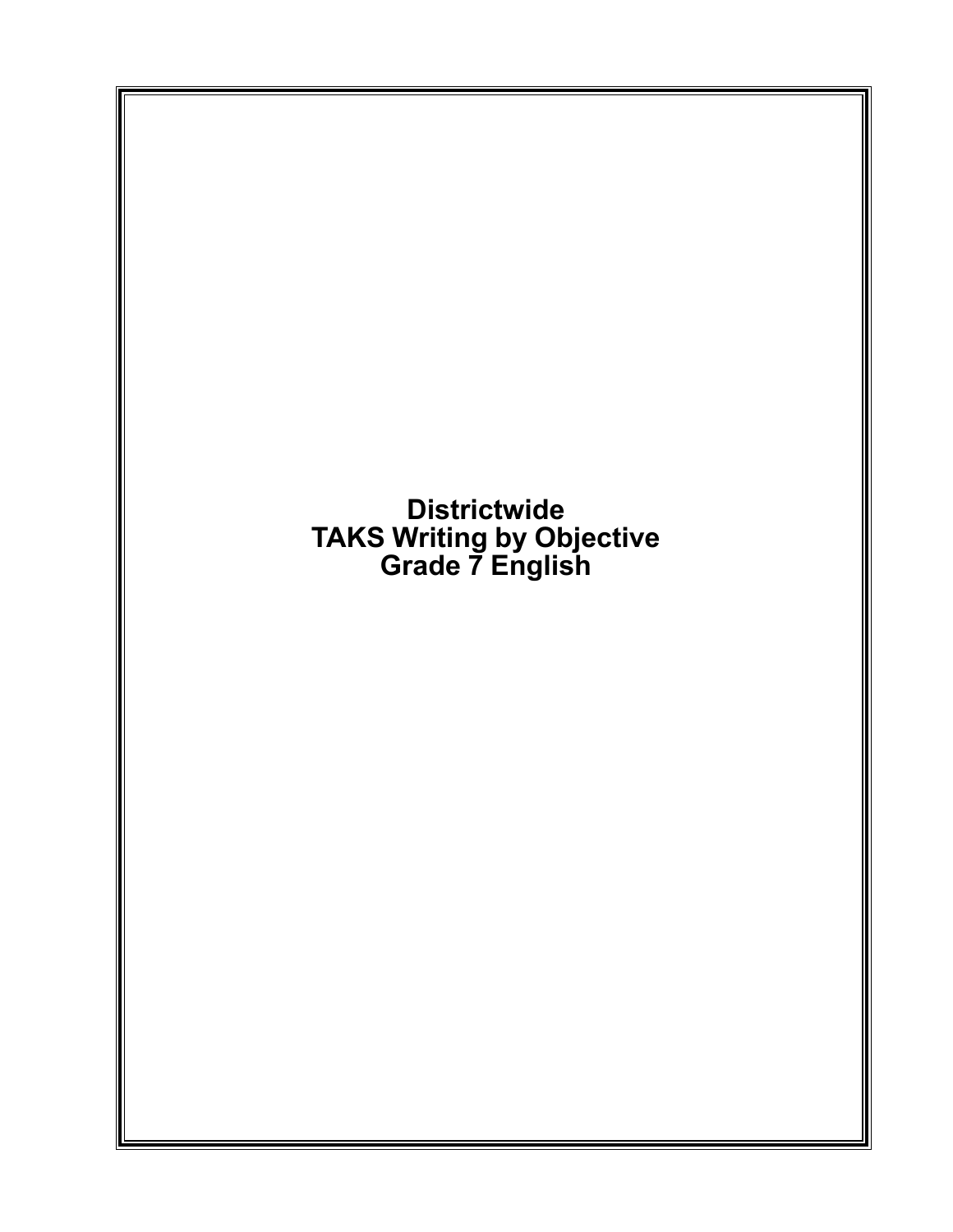





Figure 16: Percentage of students by points made on Obj. 3: Appro. Organization of Ideas, Gr. 7, Eng. TAKS Note: Six ponits maximum. Average Score 3.9.





Note: Ten points maximum. Average Score 7.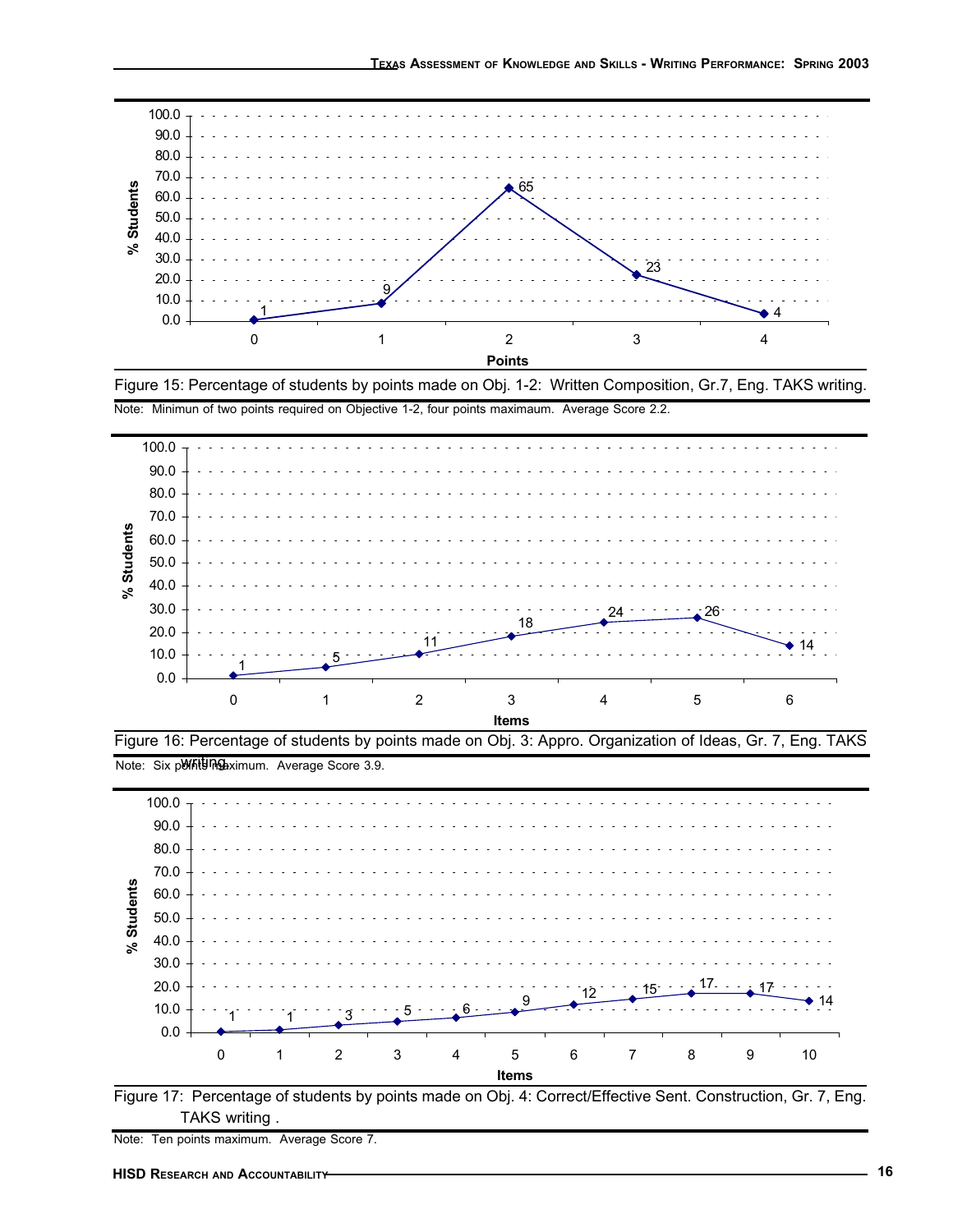

Figure18: Percentage of students by points made on Obj. 5:Standard Usage/Appropriate Word Choice ,Gr. 7, Span. TAKS writing.







Note: Twelve points maximum. Average Score 8.8.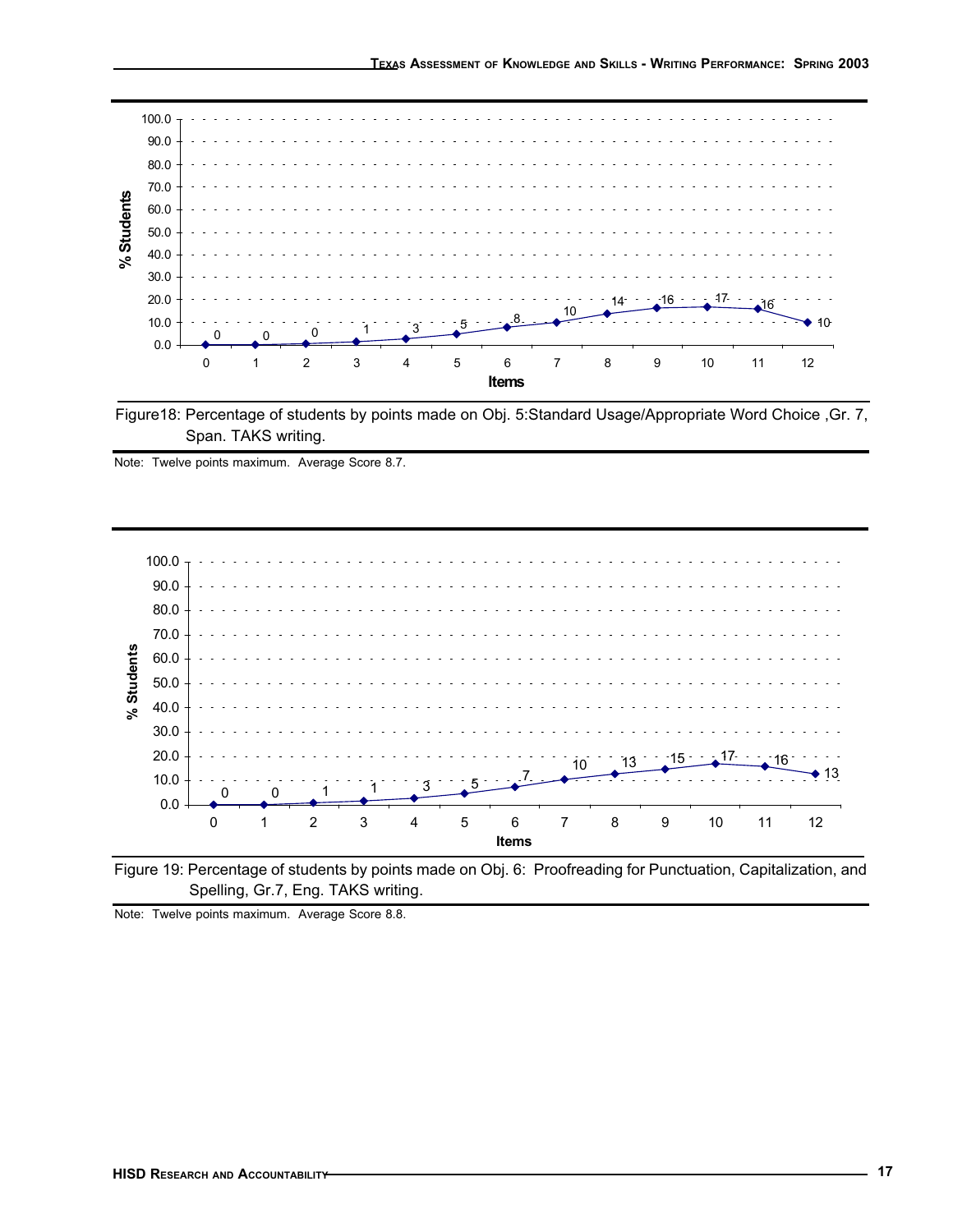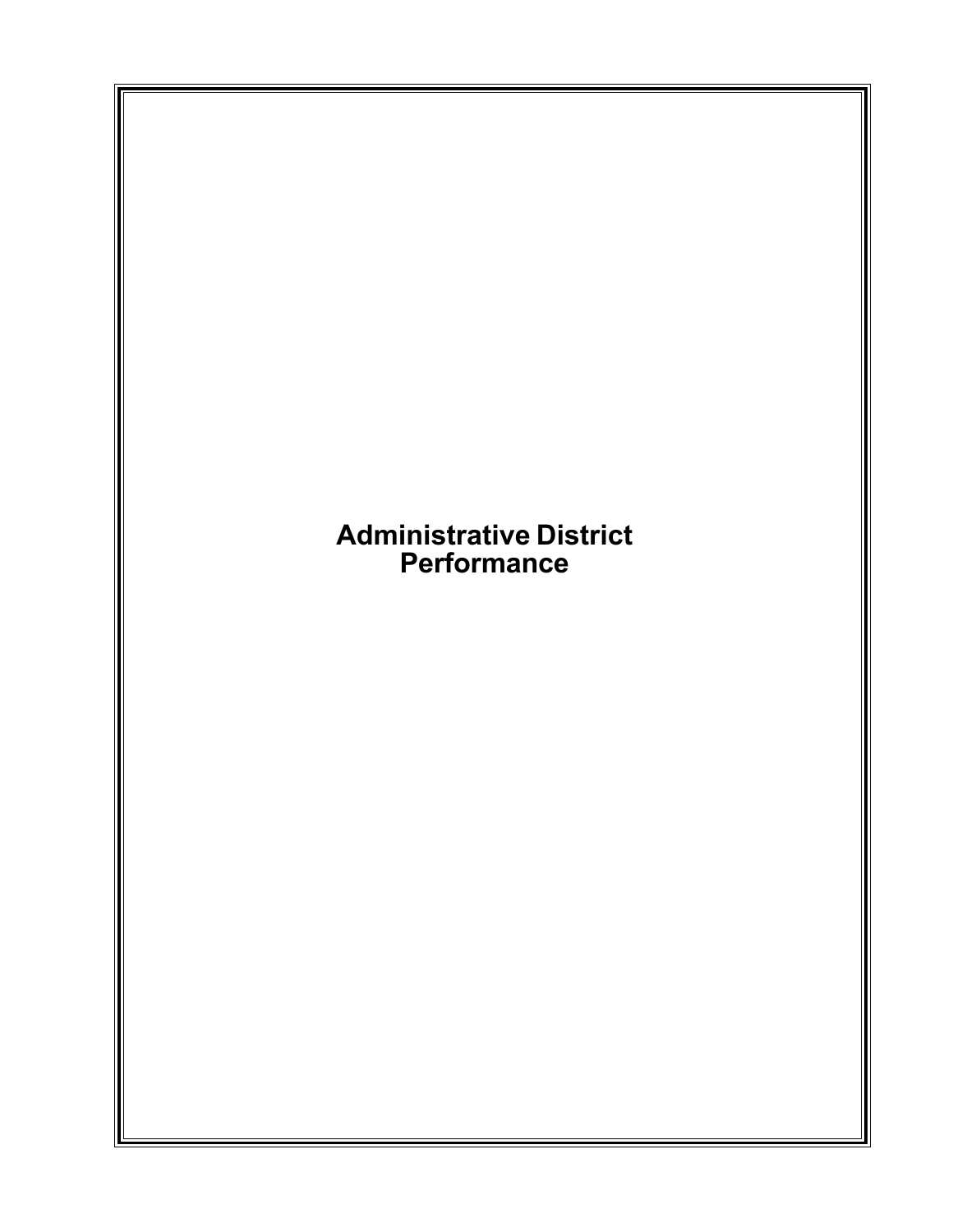| Table 3: Administrative Districts, TAKS Writing English Version Aver. Items Correct by Objective, Grade 4 |         |        |                  |          |         |               |          |  |  |
|-----------------------------------------------------------------------------------------------------------|---------|--------|------------------|----------|---------|---------------|----------|--|--|
|                                                                                                           | $\%$    | #      | Obj. 1-2         | Obj.3    | Obj. 4  | <b>Obj. 5</b> | Obj. 6   |  |  |
| <b>District Name</b>                                                                                      | Passing | Tested | (Max. 4)         | (Max. 4) | (Max. 8 | (Max. 8)      | (Max. 8) |  |  |
| Acres Homes Coalition                                                                                     | 86      | 245    | 2.3              | 3.2      | 6.4     | 6.8           | 7.1      |  |  |
| <b>Alternative District</b>                                                                               | 83      | 254    | 2.3              | 3.0      | 5.9     | 6.6           | 6.5      |  |  |
| <b>Central District</b>                                                                                   | 90      | 849    | 2.4              | 3.4      | 6.4     | 7.1           | 7.0      |  |  |
| <b>East District</b>                                                                                      | 77      | 1.059  | 2.1              | 2.7      | 5.5     | 6.3           | 6.5      |  |  |
| North Central District                                                                                    | 81      | 947    | 2.1              | 2.9      | 5.7     | 6.5           | 6.5      |  |  |
| North District                                                                                            | 87      | 729    | 2.3              | 3.0      | 5.9     | 6.8           | 6.6      |  |  |
| Northeast District                                                                                        | 72      | 1,088  | 2.0              | 2.7      | 5.4     | 6.1           | 6.3      |  |  |
| Northwest District                                                                                        | 85      | 747    | 2.3              | 3.0      | 5.8     | 6.6           | 6.5      |  |  |
| South District                                                                                            | 79      | 1.650  | $2.2\phantom{0}$ | 2.8      | 5.8     | 6.3           | 6.5      |  |  |
| South Central District                                                                                    | 81      | 1.201  | 2.1              | 2.9      | 5.8     | 6.4           | 6.5      |  |  |
| Southeast District                                                                                        | 74      | 748    | 2.0              | 2.7      | 5.3     | 6.4           | 6.2      |  |  |
| Southwest District                                                                                        | 80      | 1.035  | 2.1              | 2.9      | 5.8     | 6.5           | 6.5      |  |  |
| <b>West District</b>                                                                                      | 88      | 1.277  | 2.4              | 3.2      | 6.3     | 6.8           | 6.8      |  |  |
| West Central District                                                                                     | 81      | 855    | 2.2              | 3.2      | 6.3     | 6.7           | 6.7      |  |  |
| <b>HISD</b>                                                                                               | 81      | 12,684 | $2.2\phantom{0}$ | 2.9      | 5.9     | 6.5           | 6.6      |  |  |

Table 4: Administrative Districts, TAKS Writing Spanish Version Aver. Items Correct by Objective, Grade 4

| <b>District Name</b>          | $\%$<br>Passing | #<br>Tested | Obj. 1-2<br>(Max. 4) | Obj. 3<br>(Max. 4) | Obj. 4<br>(Max. 8) | Obj. 5<br>(Max. 8) | Obj. 6<br>(Max. 8) |
|-------------------------------|-----------------|-------------|----------------------|--------------------|--------------------|--------------------|--------------------|
| Alternative District          | $\star$         | 2           | $\star$              | $\star$            | $^\star$           | $\star$            | $\star$            |
| <b>Central District</b>       | 96              | 81          | 2.3                  | 3.4                | 6.6                | 7.0                | 6.5                |
| <b>East District</b>          | 94              | 324         | 2.3                  | 3.3                | 6.1                | 7.1                | 6.2                |
| North Central District        | 89              | 91          | 2.1                  | 3.3                | 6.1                | 7.1                | 6.2                |
| North District                | 95              | 646         | 2.4                  | 3.5                | 6.6                | 7.3                | 6.6                |
| Northeast District            | 69              | 13          | 1.9                  | 2.6                | 4.5                | 6.2                | 4.6                |
| <b>Northwest District</b>     | 86              | 132         | 2.2                  | 3.1                | 5.6                | 6.6                | 5.9                |
| South District                | 50              | 6           | 1.7                  | 2.3                | 4.2                | 6.8                | 5.2                |
| <b>South Central District</b> | 89              | 327         | 2.2                  | 3.3                | 6.2                | 7.1                | 6.6                |
| Southeast District            | 85              | 388         | 2.1                  | 3.2                | 5.7                | 6.9                | 6.2                |
| Southwest District            | 87              | 197         | 2.2                  | 3.1                | 5.7                | 6.9                | 6.4                |
| <b>West District</b>          | 92              | 179         | 2.2                  | 3.4                | 6.2                | 7.2                | 6.6                |
| <b>West Central District</b>  | 81              | 404         | 2.0                  | 3.3                | 5.8                | 7.0                | 6.3                |
| <b>HISD</b>                   | 89              | 2.790       | 2.2                  | 3.3                | 6.1                | 7.1                | 6.4                |

### Table 5: Administrative Districts,TAKS Writing English Version Aver. Items Correct by Objective, Grade 7

| <b>District Name</b>         | %<br>Passing | #<br>Tested | Obj. 1-2<br>(Max. 4) | Obj. 3<br>(Max. 6) | Obj. 4<br>(Max. 10) | Obj. $5$<br>(Max. 12) | Obj. 6<br>(Max. 12) |
|------------------------------|--------------|-------------|----------------------|--------------------|---------------------|-----------------------|---------------------|
| <b>Acres Homes Coalition</b> | 88           | 176         | 2.1                  | 3.9                | 6.9                 | 8.6                   | 9.1                 |
| Alternative District         | 87           | 407         | 2.4                  | 4.4                | 7.7                 | 9.4                   | 9.7                 |
| <b>Central District</b>      | 91           | 599         | 2.6                  | 4.8                | 8.4                 | 10.0                  | 10.1                |
| <b>East District</b>         | 76           | 975         | 2.2                  | 3.8                | 6.5                 | 8.4                   | 8.3                 |
| North Central District       | 81           | 924         | 2.2                  | 3.9                | 7.0                 | 8.8                   | 8.8                 |
| North District               | 75           | 1.051       | 2.1                  | 3.8                | 6.5                 | 8.4                   | 8.3                 |
| Northeast District           | 81           | 685         | 2.1                  | 3.7                | 6.7                 | 8.6                   | 8.7                 |
| Northwest District           | 82           | 542         | 2.2                  | 4.1                | 7.1                 | 8.7                   | 8.9                 |
| South District               | 79           | 1.106       | 2.1                  | 3.7                | 6.6                 | 8.2                   | 8.7                 |
| South Central District       | 75           | 839         | 2.1                  | 3.6                | 6.6                 | 8.2                   | 8.4                 |
| Southeast District           | 76           | 859         | 2.1                  | 3.7                | 6.4                 | 8.4                   | 8.3                 |
| <b>Southwest District</b>    | 80           | 1,051       | 2.2                  | 3.9                | 7.1                 | 8.7                   | 9.0                 |
| West District                | 86           | 1.315       | 2.3                  | 4.2                | 7.3                 | 9.3                   | 9.3                 |
| West Central District        | 83           | 1.244       | 2.3                  | 4.1                | 7.4                 | 9.2                   | 9.2                 |
| HISD                         | 81           | 11,773      | 2.2                  | 3.9                | 7.0                 | 8.7                   | 8.8                 |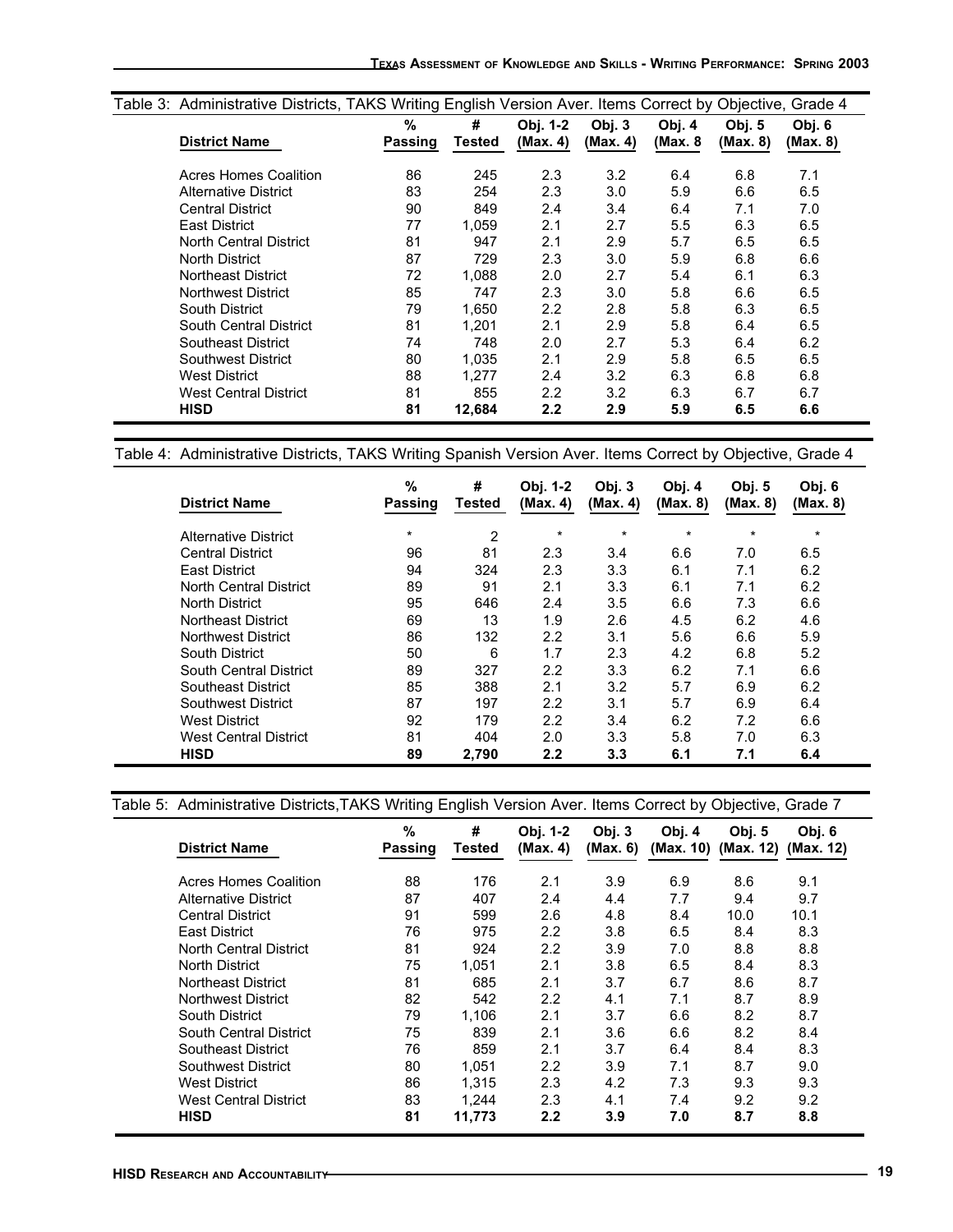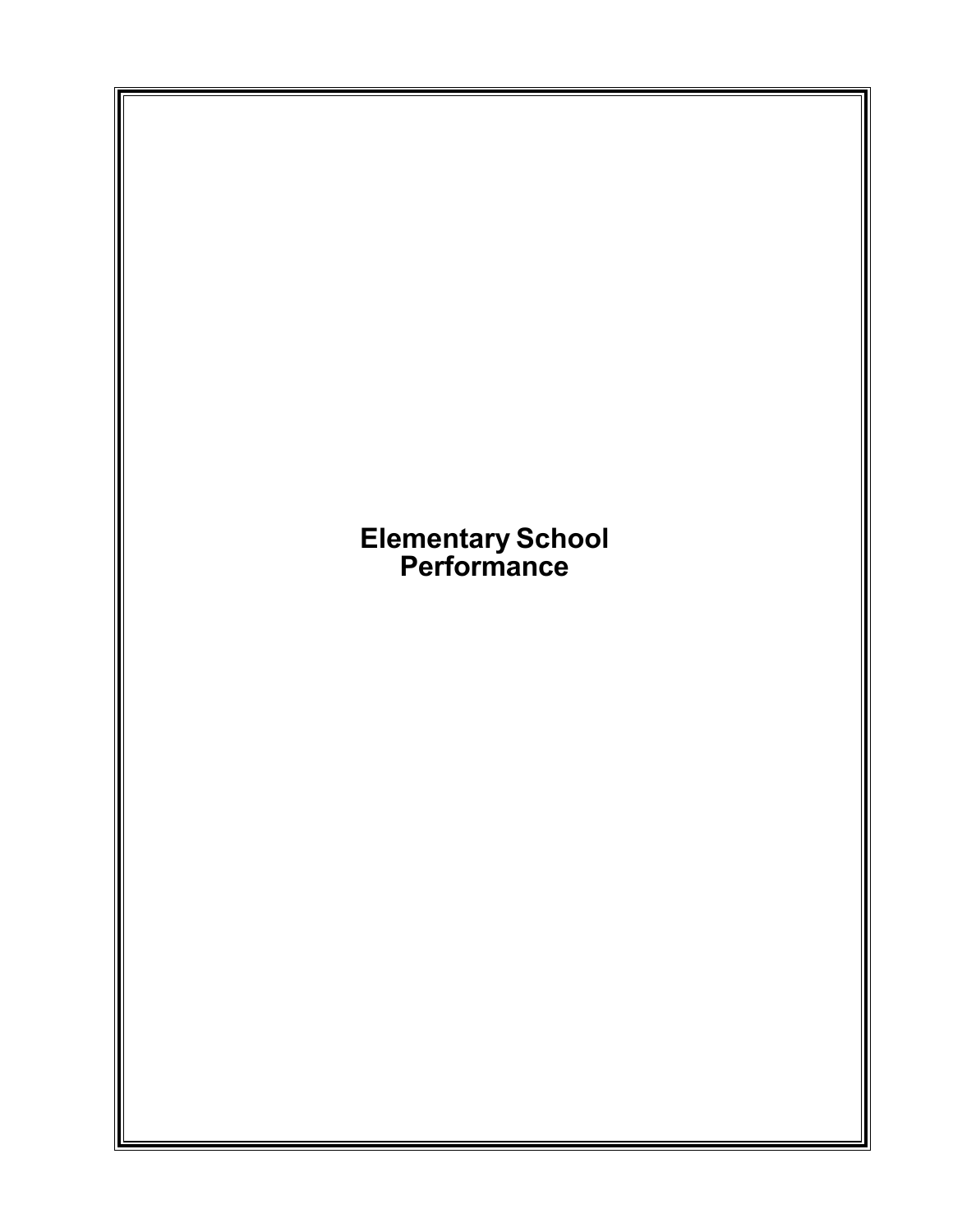| <b>School Name</b>        | #<br><b>Tested</b> | Obj. 1-2<br>(Max 4) | Obj. 3<br>(Max. 4) | Obj. 4<br>(Max. 8) | Obj. 5<br>(Max. 8) | Obj. 6<br>(Max 8) |
|---------------------------|--------------------|---------------------|--------------------|--------------------|--------------------|-------------------|
| Alcott                    | 63                 | 1.8                 | 2.4                | 5.2                | 5.7                | 6.3               |
| Allen                     | 54                 | 2.1                 | 2.5                | 5.1                | 5.8                | 5.7               |
| Almeda                    | 63                 | 2.3                 | 2.9                | 6.0                | 6.8                | 7.0               |
| Anderson                  | 55                 | 2.3                 | 2.8                | 6.2                | 7.0                | 6.9               |
| Argyle                    | 37                 | 2.1                 | 2.7                | 5.5                | 6.0                | 6.2               |
| Askew                     | 122                | 2.5                 | 3.5                | 6.7                | 7.0                | 7.0               |
| Atherton                  | 53                 | 2.4                 | 2.8                | 6.2                | 6.6                | 7.0               |
| Banneker-McNair           | 14                 | 1.7                 | 2.0                | 4.1                | 5.4                | 5.5               |
| <b>Barrick</b>            | 49                 | 2.2                 | 3.1                | 6.2                | 6.8                | 6.5               |
| <b>Bastian</b>            | 88                 | 2.4                 | 3.3                | 6.0                | 6.9                | 7.0               |
| <b>Bell</b>               | 114                | 2.1                 | 2.8                | 5.7                | 6.3                | 6.1               |
| <b>Bellfort Academy</b>   | 63                 | 1.9                 | 2.5                | 5.1                | 6.0                | 6.1               |
| Benavídez                 | 33                 | 2.1                 | 2.8                | 5.8                | 6.4                | 6.0               |
| Benbrook                  | 32                 | 2.5                 | 2.8                | 5.3                | 6.7                | 6.3               |
| Berry                     | 22                 | 1.9                 | 2.7                | 5.0                | 6.6                | 6.1               |
| Blackshear                | 75                 | 2.0                 | 2.9                | 5.3                | 6.1                | 6.5               |
| Bonham                    | 141                | 2.0                 | 2.8                | 5.6                | 6.3                | 6.6               |
| <b>Bonner</b>             | 57                 | 2.0                 | 2.9                | 5.3                | 6.8                | 6.6               |
| <b>Bowie</b>              | 46                 | 2.3                 | 2.8                | 4.8                | 6.4                | 6.4               |
| <b>Braeburn</b>           | 20                 | 1.5                 | 2.3                | 4.3                | 6.0                | 6.3               |
| <b>Briargrove</b>         | 130                | 3.1                 | 3.6                | 6.8                | 7.3                | 7.3               |
| <b>Briscoe</b>            | 31                 | 2.2                 | 3.4                | 6.2                | 7.3                | 6.8               |
| <b>Brock</b>              | 21                 | 2.5                 | 3.2                | 6.6                | 7.2                | 7.0               |
| <b>Brookline</b>          | 63                 | 2.5                 | 3.1                | 6.0                | 6.9                | 6.5               |
| <b>Browning</b>           | 60                 | 2.3                 | 2.9                | 6.3                | 6.8                | 6.8               |
| <b>Bruce</b>              | 52                 | 1.7                 | 2.8                | 5.6                | 6.0                | 6.4               |
| <b>Burbank</b>            | 66                 | 2.2                 | 3.1                | 6.3                | 6.8                | 6.8               |
| <b>Burnet</b>             | 78                 | 2.2                 | 3.0                | 6.0                | 6.6                | 6.8               |
| <b>Burrus</b>             | 48                 | 2.0                 | 2.7                | 5.7                | 6.3                | 6.4               |
| <b>Bush</b>               | 122<br>63          | 3.0                 | 3.7                | 6.9<br>5.8         | 7.5                | 7.3               |
| Cage                      | 91                 | 2.4<br>2.2          | 3.0<br>2.9         | 5.6                | 6.9<br>6.6         | 6.7<br>6.6        |
| Carrillo<br>Chatham       | 21                 |                     |                    | 6.3                | 7.1                |                   |
| <b>Clinton Park</b>       | 15                 | 2.0<br>1.8          | 3.4<br>2.6         | 4.6                | 5.3                | 6.8<br>6.1        |
| Codwell                   | 107                | 2.6                 | 3.4                | 6.8                | 6.9                | 7.0               |
| <b>Community Services</b> | $\mathbf{1}$       | $\star$             | $\star$            | $\star$            | $\star$            | $\star$           |
| Concord                   | 30                 | 2.0                 | 2.5                | 5.3                | 5.1                | 6.3               |
| Condit                    | 111                | 2.4                 | 3.7                | 6.9                | 7.3                | 7.2               |
| Coop                      | 78                 | 2.2                 | 2.9                | 6.0                | 6.6                | 6.7               |
| Cornelius                 | 71                 | 2.4                 | 3.4                | 6.8                | 7.0                | 7.0               |
| Crawford                  | 32                 | 1.8                 | 2.1                | 4.5                | 4.8                | 5.4               |
| Crespo                    | 48                 | 2.2                 | 2.8                | 5.5                | 6.7                | 6.4               |
| Crockett El               | 38                 | 2.2                 | 2.7                | 5.4                | 6.3                | 6.3               |
| Cunningham                | 20                 | 1.5                 | 2.6                | 5.1                | 5.6                | 6.3               |
| Davila                    | 69                 | 2.2                 | 2.8                | 5.6                | 6.3                | 6.2               |
| De Chaumes                | 37                 | 2.2                 | 3.2                | 5.8                | 7.2                | 6.5               |
| De Zavala                 | 100                | 2.1                 | 2.9                | 6.0                | 6.3                | 6.8               |
| Diversity, Roots, & Wings | $\overline{7}$     | 1.6                 | 2.0                | 4.6                | 5.0                | 4.1               |
| Dodson                    | 47                 | 2.2                 | 3.0                | 6.1                | 7.0                | 7.0               |
| Dogan                     | 23                 | 2.0                 | 2.3                | 5.1                | 6.0                | 5.7               |
| Douglass                  | 47                 | 1.9                 | 2.4                | 5.1                | 5.7                | 5.9               |
| Durham                    | 55                 | 2.5                 | 3.1                | 6.0                | 6.8                | 6.8               |
| Durkee                    | 95                 | 2.4                 | 3.0                | 5.9                | 7.0                | 6.6               |
| Easter                    | 30                 | 1.6                 | 3.3                | 6.8                | 6.8                | 7.0               |

## Table 6: Elementary Schools, Average Items Correct by Objective, TAKS Writing English Version, Grade 4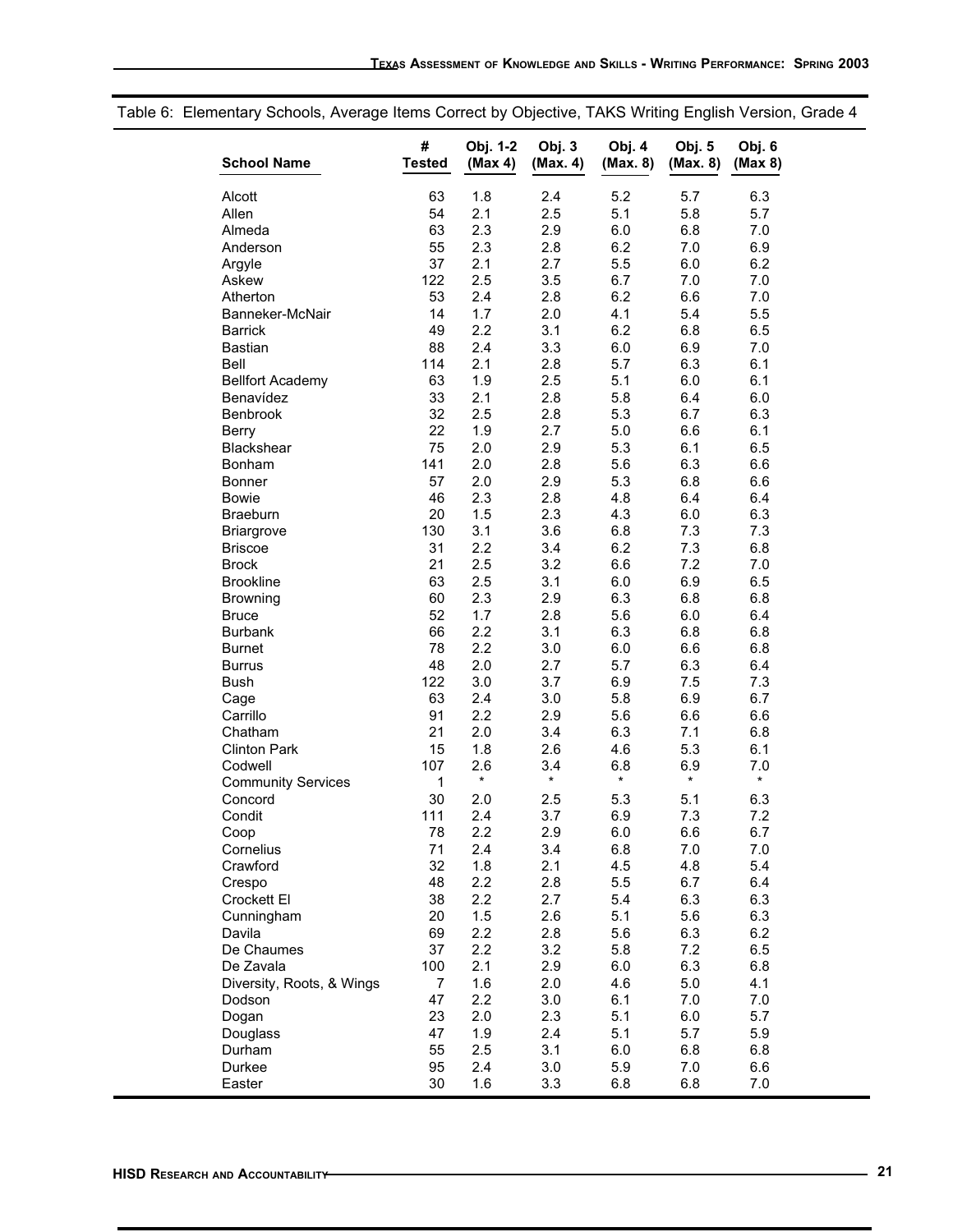Table 6: Elementary Schools, Average Items Correct by Objective, TAKS Writing English Version, Grade 4, Cont'd  $\overline{\phantom{0}}$ 

|                                    | #             | Obj. 1-2   | Obj. 3     | Obj. 4     | Obj. 5     | Obj 6      |
|------------------------------------|---------------|------------|------------|------------|------------|------------|
| <b>School Name</b>                 | <b>Tested</b> | (Max. 4)   | (Max. 4)   | (Max. 8)   | (Max. 8)   | (Max. 8)   |
| Eighth Avenue                      | 34            | 2.2        | 2.2        | 5.2        | 5.5        | 5.8        |
| Eliot                              | 91            | 1.9        | 2.5        | 5.1        | 5.8        | 6.3        |
| Elrod                              | 68            | 2.0        | 2.7        | 5.8        | 6.3        | 6.3        |
| Emerson                            | 53            | 1.9        | 3.1        | 5.7        | 6.2        | 6.2        |
| Energized for Excellence MS        | 75            | 2.0        | 2.4        | 4.9        | 6.0        | 5.7        |
| Fairchild                          | 74            | 2.3        | 2.6        | 5.3        | 6.0        | 6.7        |
| Field                              | 57            | 1.8        | 2.4        | 4.9        | 5.9        | 6.1        |
| Foerster                           | 102           | 1.8        | 2.5        | 5.1        | 5.6        | 6.3        |
| Fondren                            | 50            | 2.0        | 2.8        | 5.7        | 6.3        | 6.6        |
| Foster                             | 69            | 2.2        | 3.1        | 6.7        | 7.0        | 7.1        |
| Franklin                           | 94            | 1.8        | 2.1        | 4.4        | 5.0        | 5.4        |
| Frost                              | 130           | 2.1        | 3.1        | 6.3        | 6.6        | 6.8        |
| Gallegos                           | 98            | 1.9        | 2.4        | 5.0        | 5.4        | 5.6        |
| Garcia                             | 79            | 2.0        | 3.1        | 5.8        | 6.7        | 6.6        |
| Garden Oaks                        | 46            | 2.3        | 3.2        | 5.8        | 6.6        | 6.4        |
| <b>Garden Villas</b>               | 153           | 1.9        | 2.7        | 5.4        | 6.3        | 6.0        |
| Golfcrest                          | 33            | 2.1        | 2.9        | 5.8        | 6.5        | 6.1        |
| Gordon                             | 65            | 1.7        | 2.6        | 5.7        | 5.8        | 6.4        |
| Gregg                              | 38            | 1.7        | 2.5        | 4.9        | 5.6        | 5.7        |
| Grimes                             | 61            | 2.0        | 2.9        | 5.7        | 6.1        | 6.5        |
| Grissom                            | 113           | 2.0        | 2.9        | 6.1        | 6.4        | 6.7        |
| Gross                              | 90            | 2.2        | 2.7        | 5.4        | 6.4        | 6.3        |
| Harris, J. R.                      | 72            | 2.3        | 2.8        | 5.9        | 6.5        | 6.5        |
| Harris, R. P.                      | 62            | 2.4        | 2.9        | 6.0        | 6.7        | 6.8        |
| Hartsfield                         | 53            | 1.9        | 2.8        | 5.3        | 6.0        | 6.8        |
| Harvard                            | 73            | 2.6        | 3.4        | 6.4        | 6.9        | 6.9        |
| <b>Helms CLC</b>                   | 18            | 2.0        | 2.8        | 4.7        | 5.8        | 5.9        |
| Henderson, J. P.                   | 56            | 2.3        | 2.8        | 5.6        | 7.0        | 6.8        |
| Henderson, N. Q.                   | 63            | 1.7        | 2.2        | 5.1        | 5.5        | 5.9        |
| Herod                              | 92<br>63      | 2.6<br>2.3 | 3.6        | 6.9<br>6.2 | 7.2<br>7.1 | 7.2        |
| Herrera<br><b>Highland Heights</b> | 61            | 1.8        | 3.1<br>2.7 | 5.5        | 6.0        | 7.0<br>6.8 |
| Hobby                              | 134           | 2.1        | 2.4        | 4.9        | 5.8        | 6.1        |
| Hohl                               | 68            | 2.2        | 2.8        | 5.7        | 6.3        | 6.2        |
| Holden                             | 17            | 2.1        | 2.8        | 6.1        | 6.5        | 6.4        |
| Horn                               | 76            | 2.4        | 3.7        | 6.9        | 7.3        | 6.7        |
| <b>Houston Gardens</b>             | 57            | 1.8        | 2.4        | 4.7        | 5.8        | 5.9        |
| Isaacs                             | 46            | 2.2        | 2.4        | 5.0        | 5.5        | 6.2        |
| Janowski                           | 33            | 2.0        | 2.3        | 4.5        | 5.7        | 5.4        |
| Jefferson                          | 98            | 2.3        | 2.7        | 5.7        | 6.3        | 6.4        |
| Jones, A.                          | 42            | 2.5        | 2.8        | 5.8        | 6.3        | 6.6        |
| Jones, J.W.                        | 49            | 1.7        | 2.5        | 4.7        | 5.5        | 5.6        |
| Kandy Stripe Academy               | 16            | 2.5        | 3.2        | 5.9        | 7.1        | 7.0        |
| Kashmere Gardens                   | 58            | 1.9        | 2.7        | 5.5        | 6.2        | 6.4        |
| Kelso                              | 77            | 2.2        | 2.7        | 5.9        | 6.2        | 6.1        |
| Kennedy                            | 80            | 2.1        | 2.8        | 5.5        | 6.3        | 6.6        |
| Ketelsen                           | 69            | 2.0        | 2.7        | 5.4        | 6.3        | 6.3        |
| Kolter                             | 72            | 2.6        | 3.6        | 7.3        | 7.5        | 7.3        |
| Lantrip                            | 67            | 2.6        | 2.9        | 6.1        | 6.8        | 6.7        |
| Law                                | 82            | 2.0        | 2.7        | 5.7        | 6.3        | 6.4        |
| Lockhart                           | 64            | 2.3        | 3.1        | 6.3        | 6.8        | 6.9        |
| Longfellow                         | 108           | 2.2        | 3.3        | 6.6        | 7.1        | 6.9        |
| Looscan                            | 48            | 2.0        | 2.9        | 5.6        | 6.8        | 7.0        |
| Love                               | 45            | 1.8        | 2.7        | 5.3        | 6.2        | 6.1        |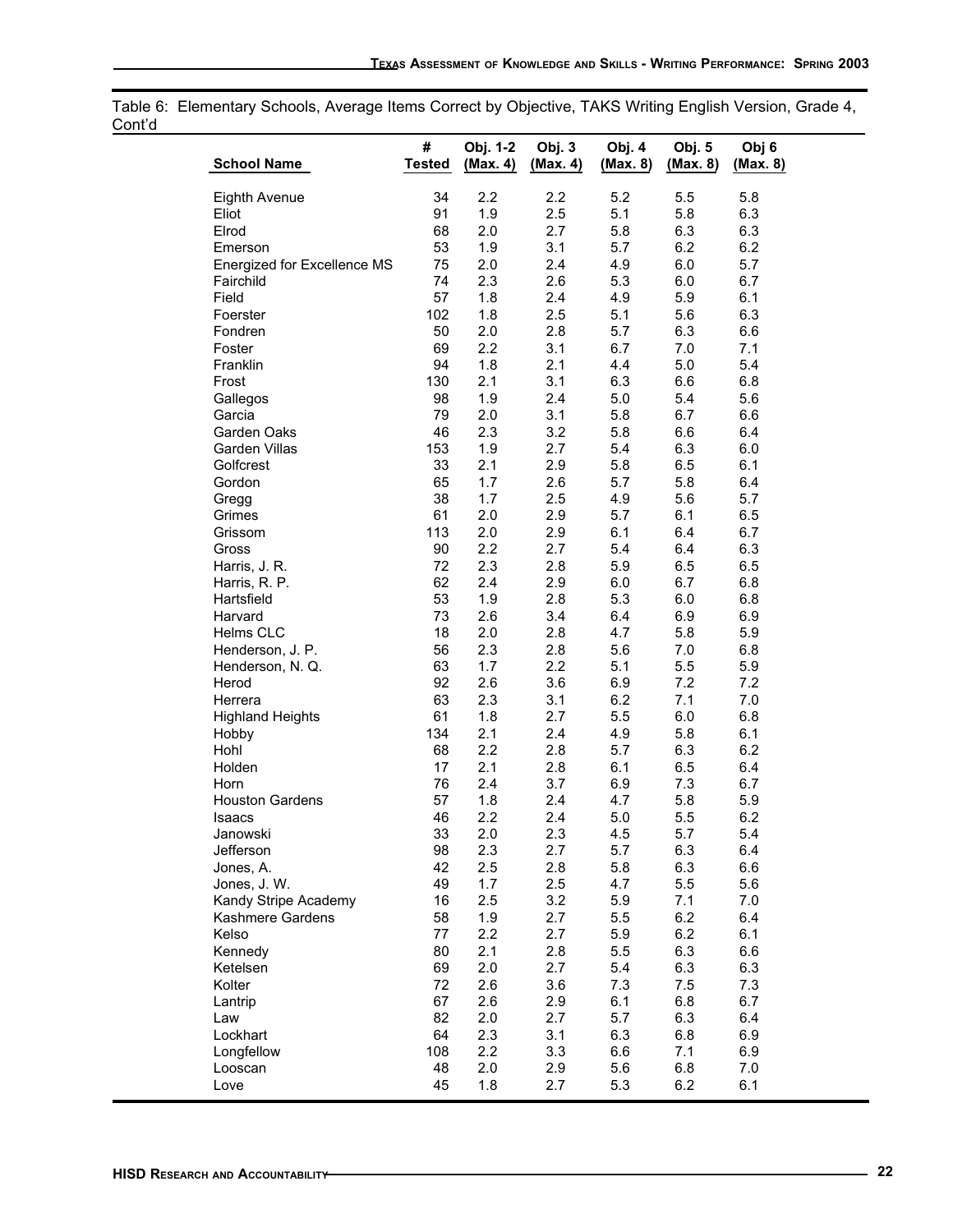Table 6: Elementary Schools, Average Items Correct by Objective, TAKS Writing English Version, Grade 4, Cont'd

| <b>School Name</b> | #<br><b>Tested</b> | Obj.1-2<br>(Max. 4) | Obj. 3<br>(Max. 4) | Obj. 4<br>(Max. 8) | Obj. 5<br>(Max. 8) | Obj. 6<br>(Max. 8) |
|--------------------|--------------------|---------------------|--------------------|--------------------|--------------------|--------------------|
| Lovett             | 106                | 2.4                 | 3.4                | 6.7                | 7.1                | 7.0                |
| Lyons              | 79                 | 2.7                 | 3.3                | 6.8                | 7.2                | 7.2                |
| MacArthur          | 36                 | 2.2                 | 3.0                | 6.1                | 6.9                | 6.9                |
| MacGregor          | 56                 | 2.4                 | 3.3                | 6.5                | 6.8                | 7.1                |
| Mading             | 105                | 2.6                 | 3.2                | 6.7                | 7.0                | 6.8                |
| Martinez, C.       | 58                 | 1.9                 | 2.9                | 5.8                | 6.7                | 6.6                |
| Martinez, R.       | 84                 | 1.9                 | 2.9                | 5.8                | 6.8                | 6.8                |
| McDade             | 64                 | 1.9                 | 2.7                | 5.1                | 5.7                | 6.2                |
| McNamara           | 114                | 2.0                 | 2.8                | 5.9                | 6.1                | 6.5                |
| Memorial           | 25                 | 2.4                 | 2.8                | 6.5                | 6.8                | 6.6                |
| <b>Milam</b>       | 20                 | 1.8                 | 2.8                | 4.6                | 5.8                | 6.0                |
| Milne              | 121                | 1.7                 | 2.7                | 5.4                | 6.0                | 6.3                |
| Mitchell           | 114                | 2.1                 | 2.7                | 5.4                | 5.7                | 6.1                |
| Montgomery         | 110                | 2.1                 | 2.7                | 5.8                | 6.1                | 6.4                |
| <b>Neff</b>        | 88                 | 2.5                 | 3.1                | 6.2                | 6.8                | 7.0                |
| Northline          | 38                 | 2.0                 | 2.8                | 5.5                | 6.9                | 6.7                |
| Oak Forest         | 121                | 2.5                 | 3.5                | 6.4                | 7.2                | 6.9                |
| Oates              | 28                 | 2.4                 | 3.1                | 6.0                | 6.9                | 6.9                |
| Osborne            | 66                 | 2.3                 | 2.4                | 5.2                | 6.0                | 6.4                |
| Park Place         | 138                | 1.8                 | 2.6                | 5.1                | 6.0                | 6.1                |
| Parker             | 123                | 2.3                 | 3.5                | 6.5                | 7.2                | 7.1                |
| Patterson          | 131                | 2.1                 | 2.9                | 5.5                | 6.7                | 6.3                |
| Peck               | 40                 | 2.0                 | 2.4                | 6.0                | 5.7                | 6.1                |
| Petersen           | 87                 | 2.1                 | 2.6                | 5.3                | 5.7                | 5.9                |
| Pilgrim            | 36                 | 2.7                 | 2.9                | 6.2                | 7.0                | 6.6                |
| Piney Point        | 65                 | 2.2                 | 3.1                | 5.7                | 6.7                | 6.5                |
| Pleasantville      | 47                 | 2.0                 | 2.7                | 5.4                | 6.4                | 6.7                |
| Poe                | 100                | 2.3                 | 3.5                | 6.6                | 7.1                | 7.1                |
| Port Houston       | 9                  | 2.1                 | 2.6                | 5.6                | 6.9                | 6.2                |
| Pugh               | 30                 | 2.0                 | 2.7                | 5.5                | 6.4                | 6.6                |
| Red                | 78                 | 2.3                 | 2.8                | 5.6                | 6.5                | 6.4                |
| Reynolds           | 57                 | 2.5                 | 3.0                | 6.3                | 6.6                | 6.9                |
| <b>Rhoads</b>      | 79                 | 1.7                 | 2.4                | 4.9                | 5.2                | 5.6                |
| <b>River Oaks</b>  | 92                 | 2.6                 | 3.7                | 7.3                | 7.5                | 7.2                |
| Roberts            | 97                 | 2.4                 | 3.7                | 6.8                | 7.3                | 7.5                |
| Robinson           | 48                 | 2.0                 | 2.7                | 5.1                | 6.7                | 6.5                |
| Rodriguez          | 36                 | 2.2                 | 3.0                | 5.6                | 6.3                | 6.3                |
| Rogers, W.         | 97                 | 2.3                 | 3.4                | 5.9                | 7.2                | 7.1                |
|                    | 42                 | 2.5                 | 3.2                |                    | 6.8                | 6.6                |
| Roosevelt<br>Ross  | 73                 | 2.1                 | 2.7                | 6.2<br>5.6         | 5.8                | 6.3                |
| Rucker             | 69                 | 2.2                 | 2.8                | 5.4                | 7.0                | 6.1                |
| <b>Rusk</b>        | 41                 | 2.1                 | 2.8                | 5.5                | 6.3                | 6.5                |
|                    | 48                 | 1.8                 |                    | 5.0                | 5.6                |                    |
| Ryan               |                    |                     | 2.6                |                    |                    | 6.0                |
| Sanchez            | 61                 | 1.6                 | 2.0                | 4.6                | 5.4                | 6.0                |
| Sanderson          | 33                 | 2.1                 | 3.2                | 6.8                | 7.4                | 7.3                |
| Sands Point        | 18                 | 1.9                 | 3.2                | 5.7                | 6.1                | 6.2                |
| Scarborough        | 48                 | 2.1                 | 2.9                | 5.3                | 6.5                | 6.5                |
| School at Post Oak | 18                 | 2.8                 | 3.3                | 6.4                | 6.8                | 6.8                |
| Scott              | 42                 | 1.8                 | 2.6                | 5.6                | 6.5                | 6.1                |
| Scroggins          | 74                 | 2.1                 | 3.0                | 5.9                | 6.7                | 6.4                |
| Seguin             | 62                 | 2.1                 | 3.0                | 5.7                | 6.4                | 6.5                |
| Shadowbriar        | 138                | 2.4                 | 3.3                | 6.3                | 7.0                | 6.7                |
| Shearn             | 53                 | 1.8                 | 2.4                | 5.8                | 5.8                | 6.2                |
| Sherman            | 58                 | 1.8                 | 2.8                | 5.9                | 6.5                | 6.7                |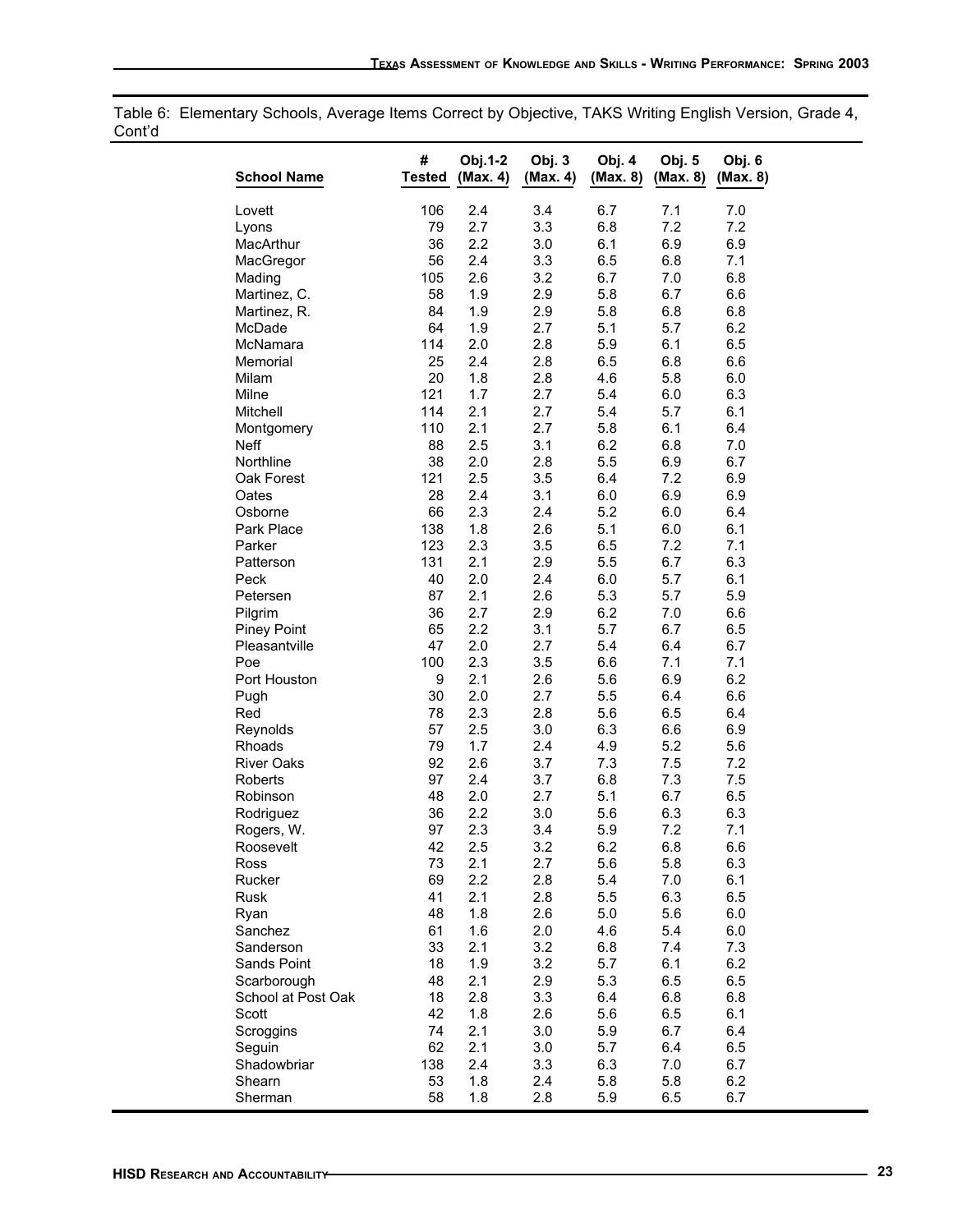| <b>vultu</b> |                        |             |                      |                    |                    |                    |                    |
|--------------|------------------------|-------------|----------------------|--------------------|--------------------|--------------------|--------------------|
|              | <b>School Name</b>     | #<br>Tested | Obj. 1-2<br>(Max. 4) | Obj. 3<br>(Max. 4) | Obj. 4<br>(Max. 8) | Obj. 5<br>(Max. 8) | Obj. 6<br>(Max. 8) |
|              | Sinclair               | 80          | 2.4                  | 3.3                | 6.3                | 7.0                | 6.7                |
|              | Smith, K.              | 70          | 2.0                  | 2.9                | 5.5                | 6.3                | 6.4                |
|              | Southmayd              | 40          | 2.2                  | 2.7                | 5.6                | 6.5                | 6.5                |
|              | <b>Stevens</b>         | 41          | 2.7                  | 3.1                | 6.3                | 7.1                | 7.0                |
|              | Stevenson              | 42          | 2.0                  | 3.2                | 5.7                | 6.4                | 6.3                |
|              | Sugar Grove            | 18          | 2.9                  | 3.3                | 6.5                | 7.0                | 6.4                |
|              | Sutton                 | 135         | 2.1                  | 2.7                | 5.6                | 6.1                | 6.4                |
|              | Thompson               | 84          | 2.5                  | 3.0                | 5.9                | 6.7                | 6.8                |
|              | Tijerina               | 64          | 1.8                  | 2.7                | 5.6                | 6.5                | 6.5                |
|              | Tinsley                | 80          | 2.1                  | 2.9                | 5.9                | 6.4                | 6.3                |
|              | Travis                 | 87          | 2.6                  | 3.7                | 6.7                | 7.4                | 7.2                |
|              | <b>TSU/HISD Lab</b>    | 13          | 1.8                  | 2.8                | 5.8                | 5.3                | 6.8                |
|              | Turner                 | 41          | 2.1                  | 3.1                | 6.1                | 6.4                | 6.6                |
|              | Twain                  | 95          | 2.5                  | 3.5                | 6.8                | 7.3                | 7.2                |
|              | <b>Valley West</b>     | 27          | 2.2                  | 2.8                | 5.7                | 6.7                | 6.1                |
|              | Wainwright             | 83          | 1.9                  | 2.7                | 5.4                | 6.0                | 6.0                |
|              | <b>Walnut Bend</b>     | 95          | 1.9                  | 2.9                | 5.7                | 6.0                | 6.3                |
|              | Wesley                 | 118         | 2.5                  | 3.8                | 7.6                | 7.7                | 7.6                |
|              | <b>West University</b> | 154         | 2.7                  | 3.8                | 7.1                | 7.4                | 7.3                |
|              | Wharton                | 18          | 2.3                  | 2.9                | 6.1                | 6.7                | 7.0                |
|              | Whidby                 | 72          | 2.2                  | 3.0                | 5.7                | 6.1                | 6.4                |
|              | White                  | 105         | 2.7                  | 3.5                | 7.0                | 7.1                | 7.3                |
|              | Whittier               | 67          | 1.7                  | 2.7                | 5.5                | 6.4                | 6.3                |
|              | Wilson                 | 43          | 2.5                  | 3.3                | 6.2                | 7.2                | 6.7                |
|              | Windsor Village        | 141         | 2.4                  | 2.9                | 6.1                | 6.5                | 6.8                |
|              | Young                  | 60          | 1.7                  | 2.9                | 5.7                | 6.1                | 6.3                |
|              | <b>HISD</b>            | 12,374      | 2.2                  | 2.9                | 5.9                | 6.5                | 6.6                |

Table 6: Elementary Schools, Average Items Correct by Objective, TAKS Writing English Version, Grade 4, Cont'd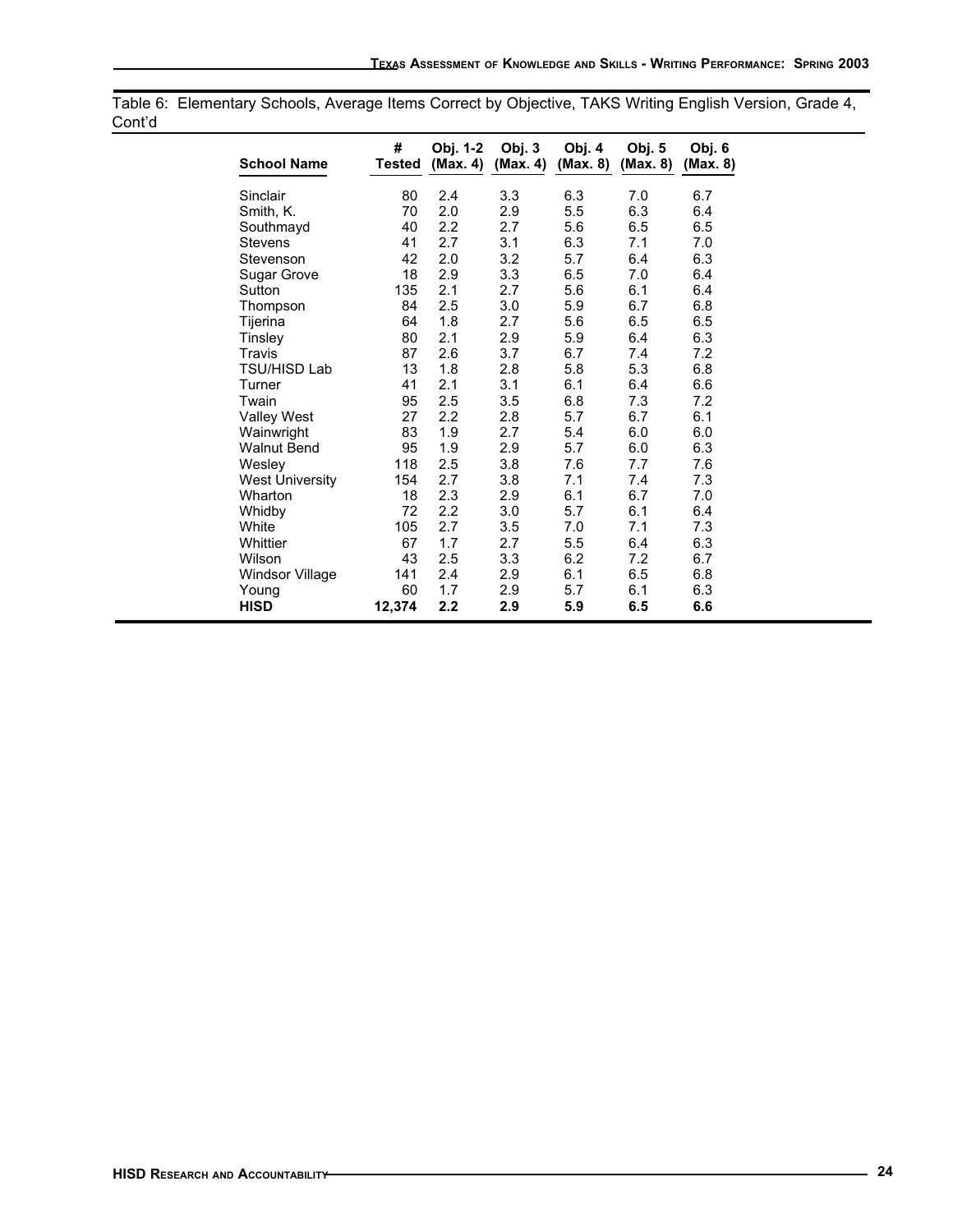# Table 7: Elementary School Level, TAKS Writing Span. Version, Average Items Correct by Objective, Grade

4

| <b>School Name</b>        | #<br><b>Tested</b> | Obj. 1-2<br>(Max 4) | Obj. 3<br>(Max. 4) | Obj. 4<br>(Max. 8) | Obj. 5<br>(Max. 8) | Obj. 6<br>(Max 8) |
|---------------------------|--------------------|---------------------|--------------------|--------------------|--------------------|-------------------|
| Anderson                  | 67                 | 1.9                 | 3.1                | 5.2                | 6.8                | 6.2               |
| Askew                     | 5                  | 1.6                 | 3.4                | 6.2                | 7.0                | 6.8               |
| <b>Barrick</b>            | 69                 | 2.9                 | 3.7                | 7.2                | 7.4                | 7.1               |
| <b>Bell</b>               | $\overline{2}$     | $\star$             | $\star$            | $\star$            | $\star$            | $\star$           |
| <b>Bellfort Academy</b>   | 75                 | 2.2                 | 3.1                | 5.5                | 7.1                | 6.5               |
| Benavídez                 | 78                 | 2.3                 | 3.4                | 5.7                | 6.9                | 6.5               |
| <b>Benbrook</b>           | 43                 | 2.3                 | 3.0                | 5.6                | 6.4                | 6.3               |
| Berry                     | 63                 | 2.4                 | 3.5                | 6.5                | 7.2                | 6.6               |
| Bonham                    | $\overline{c}$     | $\star$             | $^\star$           | $\star$            | $\star$            | $\star$           |
| Bonner                    | 69                 | 2.3                 | 3.6                | 6.6                | 7.3                | 6.5               |
| <b>Braeburn</b>           | 106                | 1.9                 | 3.1                | 5.6                | 7.0                | 6.1               |
| <b>Briscoe</b>            | 38                 | 2.2                 | 3.6                | 6.1                | 7.0                | 6.1               |
| <b>Brookline</b>          | 92                 | 2.3                 | 3.2                | 6.5                | 7.0                | 6.8               |
| <b>Browning</b>           | $\overline{4}$     | $\star$             | $^\star$           | $\star$            | *                  | $^\star$          |
| <b>Bruce</b>              | 1                  | $\star$             | $\star$            | $\star$            | $\star$            | $\star$           |
| <b>Burbank</b>            | 43                 | 2.3                 | 3.7                | 6.3                | 7.3                | 7.0               |
| <b>Burnet</b>             | 25                 | 1.9                 | 2.6                | 5.0                | 6.7                | 5.3               |
| Cage                      | 37                 | 2.4                 | 3.3                | 6.2                | 7.3                | 6.4               |
| Carrillo                  | 8                  | 2.1                 | 3.4                | 6.9                | 7.5                | 5.5               |
| <b>Community Services</b> | $\overline{2}$     | $\star$             | $\star$            | $\star$            | $\star$            | $\star$           |
| Coop                      | 39                 | 2.6                 | 3.6                | 6.8                | 7.5                | 6.8               |
| Cornelius                 | 47                 | 2.4                 | 3.5                | 6.4                | 7.1                | 6.7               |
| Crawford                  | $\overline{2}$     | $\star$             | $\star$            | $\star$            | $\star$            | $\star$           |
| Crespo                    | 103                | 2.0                 | 3.2                | 5.6                | 6.7                | 6.1               |
| Crockett                  | $\overline{7}$     | 2.0                 | 3.4                | 5.7                | 6.1                | 5.7               |
| Cunningham                | 90                 | 1.7                 | 3.2                | 5.9                | 7.2                | 6.4               |
| Davila                    | 30                 | 1.9                 | 2.8                | 4.5                | 6.5                | 5.8               |
| De Chaumes                | 54                 | 2.1                 | 3.1                | 6.0                | 6.9                | 6.1               |
| De Zavala                 | $\overline{2}$     | $\star$             | $\star$            | $\star$            | $\star$            | $\star$           |
| Durkee                    | 43                 | 2.3                 | 3.3                | 6.0                | 7.2                | 6.0               |
| Eliot                     | 6                  | 2.0                 | 3.0                | 5.3                | 6.2                | 4.3               |
| Elrod                     | 43                 | 2.1                 | 3.2                | 6.1                | 6.9                | 6.4               |
| Emerson                   | 58                 | 2.1                 | 3.4                | 6.0                | 7.2                | 6.4               |
| Foerster                  | $\overline{2}$     | $\star$             | $\star$            | $\star$            | $\star$            | $\star$           |
| Franklin                  | 5                  | 2.0                 | 3.2                | 6.2                | 7.6                | 5.6               |
|                           | $\overline{c}$     | $^\star$            | $^\star$           | $\star$            | $\star$            | $\star$           |
| Gallegos<br>Garcia        | 39                 |                     |                    |                    |                    |                   |
| Garden Oaks               | 19                 | 2.8<br>1.8          | 3.5<br>3.1         | 6.9<br>5.6         | 7.3<br>7.1         | 6.9<br>5.8        |
|                           | $\mathfrak{p}$     | $\star$             | $\star$            | $\star$            | $\star$            | $\star$           |
| Garden Villas             |                    |                     |                    |                    |                    |                   |
| Golfcrest                 | 80<br>8            | 2.2                 | 3.2                | 5.7                | 7.0                | 6.6               |
| Gordon                    |                    | 1.9                 | 3.6                | 7.1                | 7.5                | 6.4               |
| Gregg                     | 40                 | 2.0<br>$^\star$     | 3.4<br>*           | 6.3<br>$\star$     | 6.9<br>$\star$     | 6.9<br>$\star$    |
| Grissom                   | $\overline{2}$     |                     |                    |                    |                    |                   |
| Harris, J. R.             | 25                 | 1.9                 | 2.9                | 5.4                | 5.8                | 5.9               |
| Harris, R. P.             | 26                 | 2.2<br>$\star$      | 3.5<br>$\star$     | 6.1<br>$\star$     | 7.6<br>$\star$     | 6.5<br>$\star$    |
| Harvard                   | $\overline{2}$     |                     |                    |                    |                    |                   |
| Helms C.L.C.              | 38                 | 2.2                 | 3.4                | 6.6                | 7.4                | 6.5               |
| Henderson, J. P.          | 44                 | 3.0                 | 3.5                | 6.7                | 7.3                | 6.8               |
| Herod                     | 17                 | 1.9                 | 3.5                | 6.8                | 7.2                | 7.3               |
| Herrera                   | 55                 | 2.1                 | 3.7                | 6.7                | 7.6                | 7.2               |
| Hohl                      | $\overline{2}$     | $\star$             | $\star$            | $\star$            | $^\star$           | $\star$           |
| Holden                    | 18                 | 2.1                 | 3.3                | 5.5                | 7.0                | 5.4               |
| Janowski                  | 46                 | 1.8                 | 3.0                | 5.5                | 6.9                | 5.8               |
| Jefferson                 | 4                  | $^\star$            | $\star$            | $\star$            | $^\star$           | $^\star$          |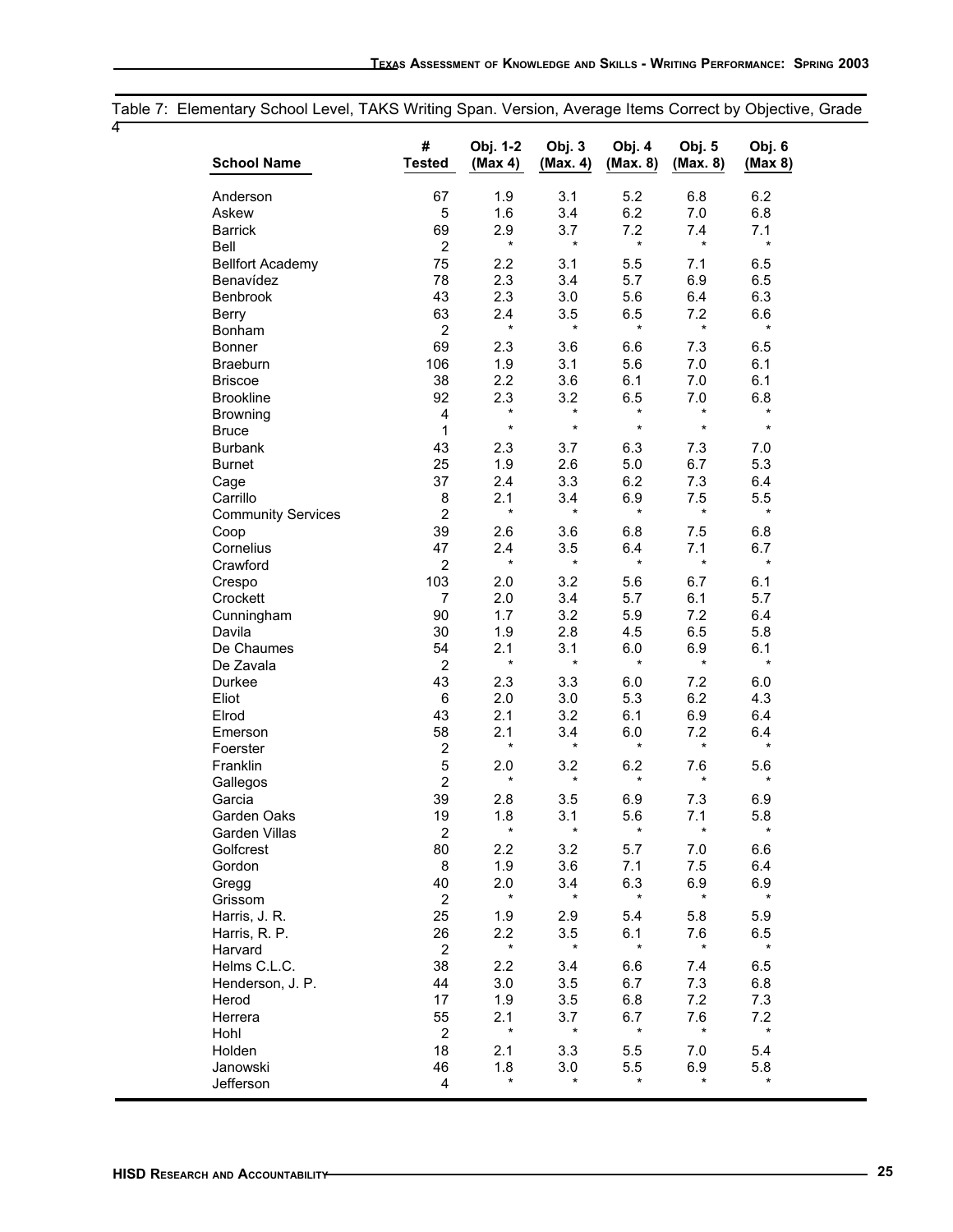Table 7: Elementary School Level, TAKS Writing Spanish Version, Average Items Correct by Objective, Grade 4 (Cont'd)

| <b>School Name</b> | #<br><b>Tested</b>      | Obj. 1-2<br>(Max 4) | Obj. 3<br>(Max. 4) | Obj. 4<br>(Max. 8) | Obj. 5<br>(Max. 8) | Obj. 6<br>(Max 8) |
|--------------------|-------------------------|---------------------|--------------------|--------------------|--------------------|-------------------|
| Jones, A.          | 1                       | $\star$             | $\star$            | $\star$            | $\star$            | $\star$           |
| Jones, J. W.       | 8                       | 1.9                 | 3.4                | 5.4                | 6.8                | 5.1               |
| Ketelsen           | $\boldsymbol{9}$        | 2.4                 | 3.4                | 6.1                | 7.4                | 5.3               |
|                    | 56                      | 2.2                 | 3.2                | 5.9                |                    | 6.2               |
| Lantrip            |                         | $\star$             | $\star$            | $\star$            | 6.9<br>$\star$     | $\star$           |
| Looscan            | $\overline{c}$          |                     |                    |                    |                    |                   |
| Lyons              | 54                      | 2.5                 | 3.5                | 6.9                | 7.3                | 6.8               |
| MacArthur          | 17                      | 1.9                 | 3.5                | 6.3                | 7.5                | 6.5               |
| MacGregor          | 14                      | 2.5<br>$\star$      | 3.6<br>$\star$     | 7.4<br>$\star$     | 7.6<br>$\star$     | 7.1<br>$\star$    |
| Martinez, C.       | $\overline{\mathbf{4}}$ |                     |                    |                    |                    |                   |
| McNamara           | 6                       | 2.0                 | 2.3                | 5.7                | 6.7                | 6.3               |
| Memorial           | $\overline{c}$          | $\star$             | $\star$            | $\star$            | $\star$            | $^\star$          |
| Milam              | 3                       | $\star$             | $\star$            | $\star$            | $\star$            | $\ast$            |
| Mitchell           | $\overline{c}$          | $\star$             | $\star$            | $\star$            | $\star$            | $\star$           |
| <b>Neff</b>        | 23                      | 2.0                 | 3.7                | 6.9                | 7.5                | 7.3               |
| Northline          | 76                      | 2.3                 | 3.3                | 6.9                | 7.4                | 6.2               |
| Oates              | 21                      | 3.0                 | 3.8                | 7.3                | 7.7                | 7.1               |
| Park Place         | 1                       | $^\star$            | $\star$            | $^\star$           | $\star$            | $\star$           |
| Patterson          | $\overline{c}$          | $\star$             | $\star$            | $\star$            | $\star$            | $\ast$            |
| Petersen           | $\overline{2}$          | $\star$             | $\star$            | $\star$            | $\star$            | $\star$           |
| Pilgrim            | 32                      | 2.3                 | 3.8                | 7.0                | 7.6                | 7.0               |
| <b>Piney Point</b> | 18                      | 2.3                 | 3.1                | 6.1                | 6.9                | 5.9               |
| Poe                | 11                      | 2.7                 | 3.3                | 6.3                | 7.4                | 7.0               |
| Port Houston       | 18                      | 2.5                 | 3.4                | 5.5                | 6.8                | 6.2               |
| Robinson           | 19                      | 2.2                 | 3.2                | 6.1                | 7.2                | 6.0               |
| Rodriguez          | 101                     | 2.3                 | 3.5                | 5.7                | 7.1                | 6.3               |
| Rogers, W.         | 5                       | 2.0                 | 3.6                | 7.4                | 7.4                | 7.8               |
| Roosevelt          | 19                      | 2.2                 | 3.5                | 7.2                | 7.6                | 6.8               |
| Rucker             | 36                      | 2.1                 | 3.2                | 6.1                | 7.3                | 6.3               |
| Rusk               | 1                       | $\star$             | $\star$            | $\star$            | $\star$            | $\star$           |
| Sanchez            | $\overline{c}$          | $\star$             | $\star$            | $\star$            | $\star$            | $\star$           |
| Sands Point        | 23                      | 2.2                 | 3.3                | 5.7                | 7.3                | 6.5               |
| Scarborough        | 46                      | 2.2                 | 3.4                | 6.3                | 7.3                | 6.4               |
| Scroggins          | 3                       | $\star$             | $\star$            | $\star$            | $\star$            | $\star$           |
| Seguin             | 49                      | 2.1                 | 3.1                | 6.2                | 7.1                | 6.2               |
| Shadowbriar        | 10                      | 2.6                 | 3.7                | 5.7                | 6.8                | 6.6               |
| Shearn             | $\overline{c}$          | $\star$             | $\star$            | $\star$            | $\star$            | $\star$           |
| Sherman            | 13                      | 2.2                 | 3.5                | 6.7                | 7.3                | 7.2               |
|                    | $\overline{7}$          | 2.4                 | 3.6                | 7.1                | 6.7                | 6.7               |
| Smith, K.          |                         | 2.0                 |                    | 5.3                | $6.8\,$            |                   |
| Southmayd          | 45                      |                     | 3.0                |                    |                    | 6.0               |
| <b>Stevens</b>     | 43                      | 2.4<br>$\star$      | 2.9<br>$\star$     | 5.4<br>$\star$     | 6.5<br>$^\star$    | 5.8<br>$\star$    |
| Stevenson          | $\sqrt{3}$              |                     |                    |                    |                    |                   |
| Sugar Grove        | 41                      | 2.4<br>$\star$      | 3.0<br>$\star$     | 6.1<br>$\star$     | 7.1<br>$\star$     | 6.4<br>$\star$    |
| Sutton             | $\overline{c}$          |                     |                    |                    |                    |                   |
| Tijerina           | 21                      | 1.8                 | 2.9                | 5.8                | 7.1                | 5.5               |
| Tinsley            | 42                      | 2.3                 | 3.2                | 5.7                | 7.1                | 6.5               |
| Twain              | 5                       | 2.4                 | 3.8                | 6.6                | 7.0                | 6.8               |
| <b>Walnut Bend</b> | $\overline{c}$          | $\star$             | $\star$            | $^\star$           | $\star$            | $\star$           |
| Wharton            | 20                      | 2.1                 | 3.5                | 6.5                | 6.4                | 6.3               |
| Whittier           | $\mathbf 1$             | $\star$             | $\star$            | $^\star$           | $^\star$           | $\star$           |
| Wilson             | 18                      | 2.2                 | 3.1                | 6.4                | 7.1                | 6.1               |
| <b>HISD</b>        | 2790                    | 2.2                 | 3.3                | 6.1                | 7.1                | 6.4               |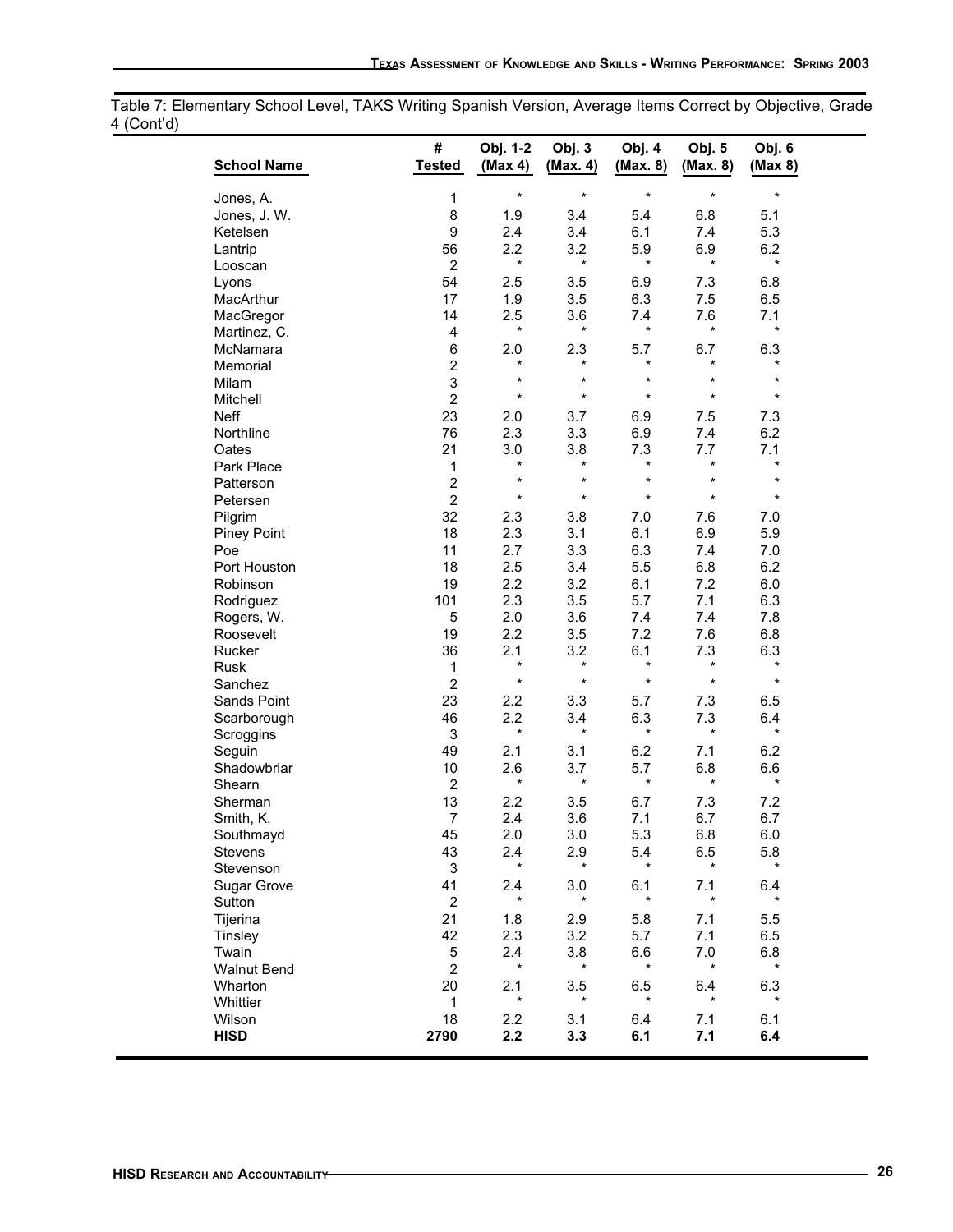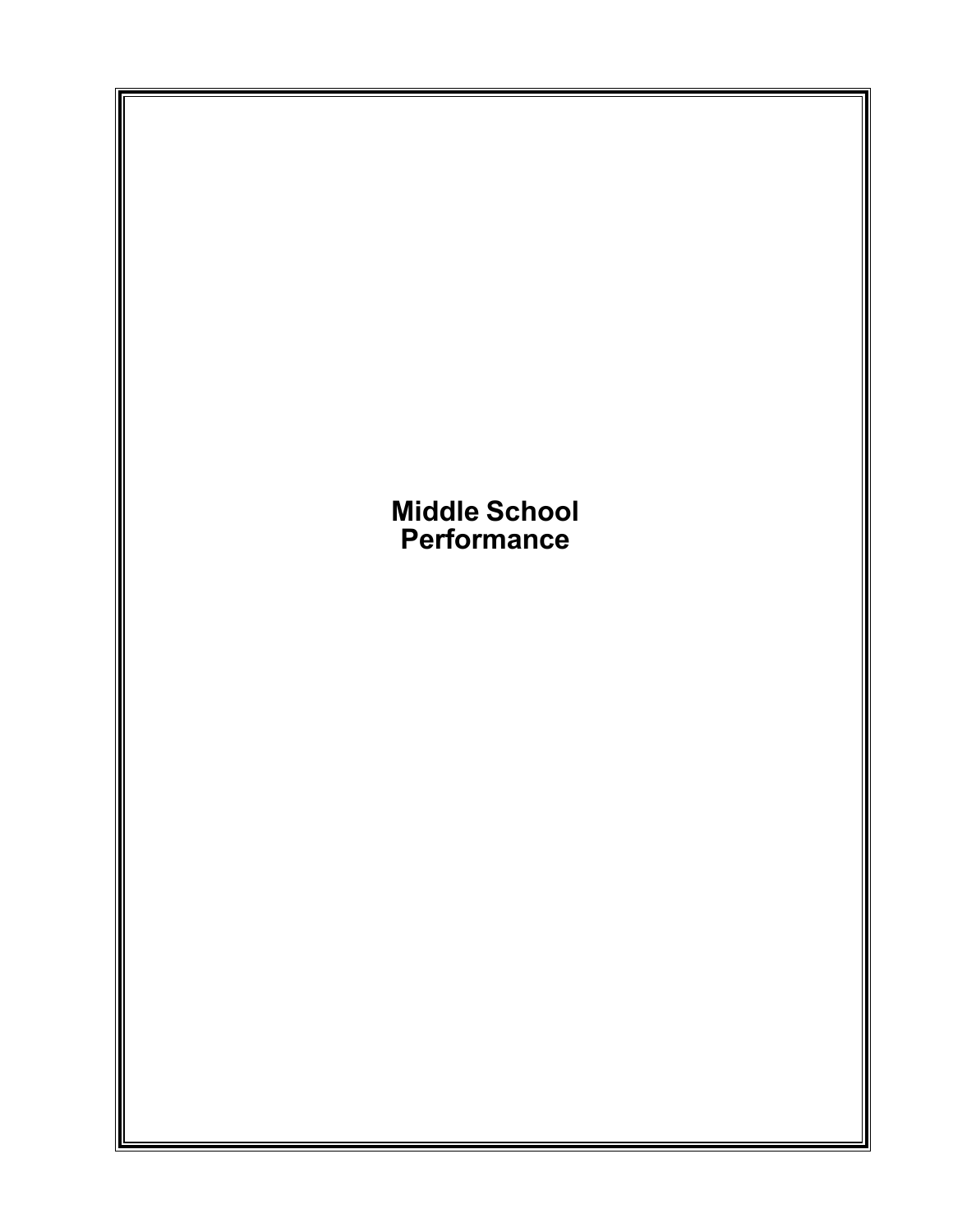| <b>School Name</b>                    | #<br><b>Tested</b>      | Obj. 1-2<br>(Max 4) | Obj. 3<br>(Max. 6) | Obj. 4<br>(Max. 10) | Obj. 5<br>(Max. 12) | Obj. 6<br>(Max 12) |
|---------------------------------------|-------------------------|---------------------|--------------------|---------------------|---------------------|--------------------|
| Accelerated Learning & Transition Ac. | 4                       | $\star$             | $\star$            | $\star$             | $\star$             | $\star$            |
| <b>Attucks</b>                        | 241                     | 2.2                 | 3.7                | 6.7                 | 8.2                 | 8.6                |
| <b>Black</b>                          | 220                     | 2.1                 | 3.7                | 6.4                 | 7.8                 | 7.9                |
| <b>Burbank</b>                        | 373                     | 2.2                 | 4.1                | 7.0                 | 9.1                 | 9.0                |
| Clifton                               | 322                     | 2.3                 | 4.3                | 7.6                 | 9.2                 | 9.5                |
| <b>Community Services</b>             | $\overline{\mathbf{4}}$ | $\star$             | $\star$            | $\star$             | $\star$             | $\star$            |
| Cullen                                | 166                     | 2.0                 | 3.3                | 6.0                 | 7.8                 | 8.2                |
| Deady                                 | 297                     | 2.1                 | 3.6                | 6.3                 | 8.6                 | 8.3                |
| Dominion Academy                      | 46                      | 2.1                 | 4.0                | 6.4                 | 7.9                 | 8.6                |
| Dowling                               | 446                     | 2.1                 | 3.9                | 6.7                 | 8.6                 | 8.9                |
| Edison                                | 331                     | 2.1                 | 3.8                | 6.4                 | 8.0                 | 7.9                |
| <b>Energized for Excellence</b>       | 37                      | 2.1                 | 3.6                | 6.5                 | 8.5                 | 8.7                |
| Fleming                               | 184                     | 2.0                 | 3.4                | 6.4                 | 8.1                 | 8.4                |
| Fondren                               | 295                     | 2.1                 | 3.4                | 6.3                 | 7.8                 | 8.1                |
| Fonville                              | 341                     | 2.1                 | 3.6                | 6.0                 | 7.6                 | 7.7                |
| Grady                                 | 169                     | 2.2                 | 4.3                | 7.4                 | 9.5                 | 9.2                |
| Hamilton                              | 395                     | 2.3                 | 4.3                | 7.5                 | 9.3                 | 9.2                |
| Hartman                               | 434                     | 2.1                 | 3.8                | 6.9                 | 8.5                 | 8.6                |
| Henry                                 | 337                     | 2.2                 | 3.7                | 6.5                 | 8.4                 | 8.0                |
| Hogg                                  | 240                     | 2.3                 | 3.9                | 7.2                 | 8.8                 | 8.9                |
| Holland                               | 235                     | 2.3                 | 3.5                | 6.4                 | 8.2                 | 8.5                |
| Jackson                               | 364                     | 2.2                 | 3.9                | 6.5                 | 8.7                 | 8.4                |
| Johnston                              | 392                     | 2.5                 | 4.5                | 8.1                 | 9.8                 | 10.0               |
| Kaleidoscope/Caleidoscopio            | 30                      | 2.2                 | 4.6                | 8.3                 | 10.1                | 9.7                |
| Kandy Stripe Academy                  | 16                      | 2.1                 | 4.1                | 6.9                 | 8.8                 | 8.8                |
| Key                                   | 216                     | 2.2                 | 3.9                | 6.9                 | 8.7                 | 9.1                |
| Lanier                                | 463                     | 2.8                 | 5.0                | 8.7                 | 10.4                | 10.4               |
| Long                                  | 434                     | 2.1                 | 3.4                | 6.2                 | 8.3                 | 8.0                |
| Marshall                              | 289                     | 2.1                 | 3.5                | 6.2                 | 8.1                 | 8.1                |
| McReynolds                            | 201                     | 2.2                 | 3.9                | 6.8                 | 9.1                 | 8.9                |
| Ortiz                                 | 220                     | 2.1                 | 3.5                | 6.1                 | 7.7                 | 8.1                |
| Pershing                              | 561                     | 2.5                 | 4.5                | 8.0                 | 9.7                 | 9.8                |
| Pin Oak                               | 219                     | 2.4                 | 4.3                | 7.8                 | 9.4                 | 9.6                |
| Project Chrysalis                     | 45                      | 2.1                 | 4.8                | 7.7                 | 10.1                | 10.0               |
| Pro-Vision Charter                    | 27                      | 2.1                 | 3.1                | 5.5                 | 7.6                 | 7.0                |
| Revere                                | 326                     | 2.4                 | 4.0                | 7.4                 | 9.2                 | 9.4                |
| Ryan                                  | 239                     | 2.1                 | 3.6                | 6.5                 | 7.9                 | 8.3                |
| Sharpstown                            | 399                     | 2.2                 | 3.8                | 6.7                 | 8.8                 | 8.7                |
| <b>SOAR Center</b>                    | $\mathbf{1}$            | $\star$             | $\star$            | $\star$             | $\star$             | $\star$            |
| Stevenson                             | 342                     | 2.1                 | 3.9                | 6.8                 | 8.5                 | 8.6                |
| Thomas                                | 189                     | 2.0                 | 3.3                | 6.5                 | 7.8                 | 8.6                |
| <b>WALIPP Academy</b>                 | 14                      | 2.2                 | 3.5                | 7.2                 | 8.7                 | 10.0               |
| Welch                                 | 364                     | 2.1                 | 3.7                | 6.6                 | 8.2                 | 8.7                |
| <b>West Briar</b>                     | 401                     | 2.4                 | 4.6                | 7.9                 | 9.8                 | 9.9                |
|                                       |                         |                     |                    |                     |                     |                    |
| Williams                              | 176                     | 2.1                 | 3.9                | 6.9                 | 8.6                 | 9.1                |

Table 8: Middle School Level, TAKS Writing English Version, Average Items Correct by Objective, Grade 7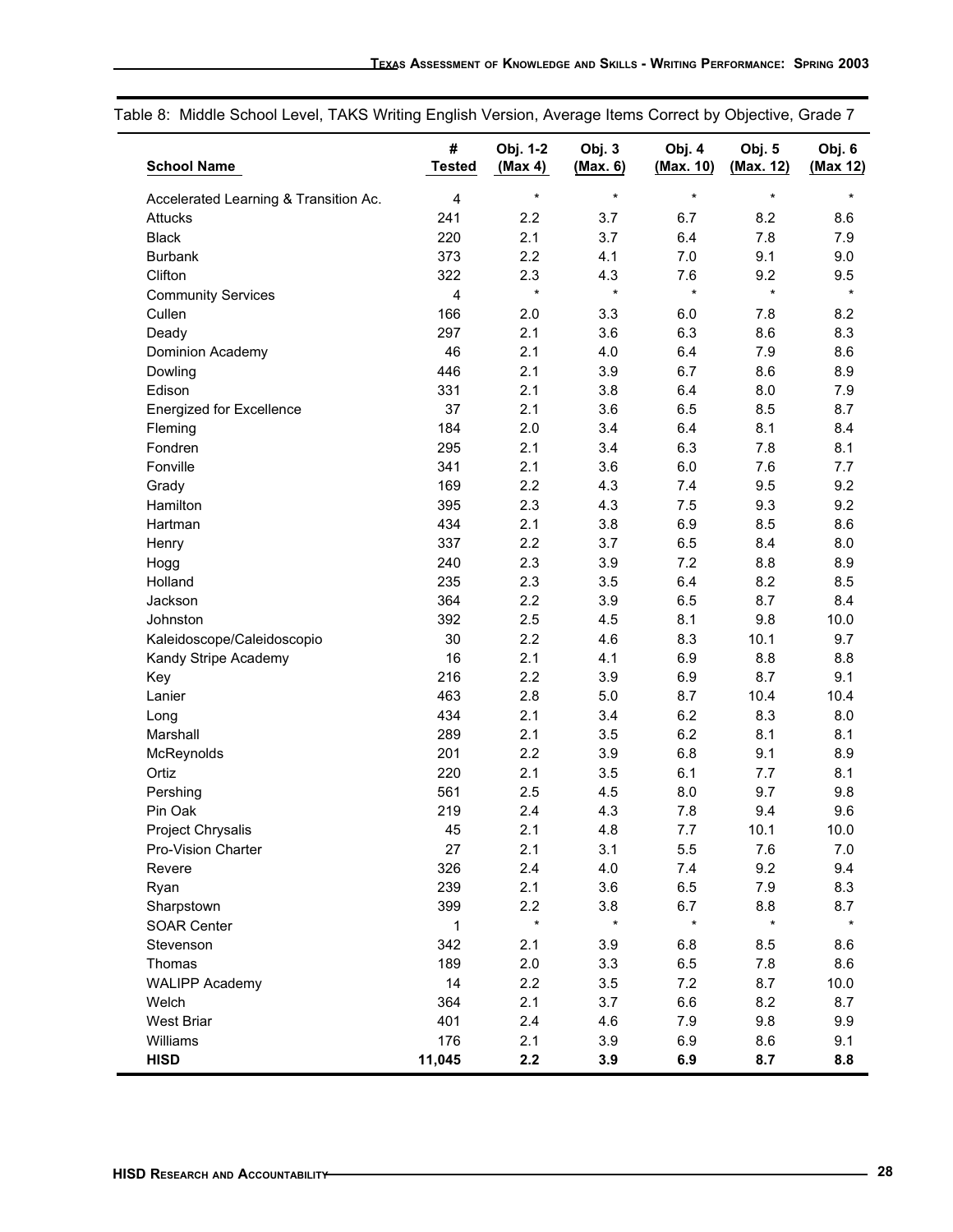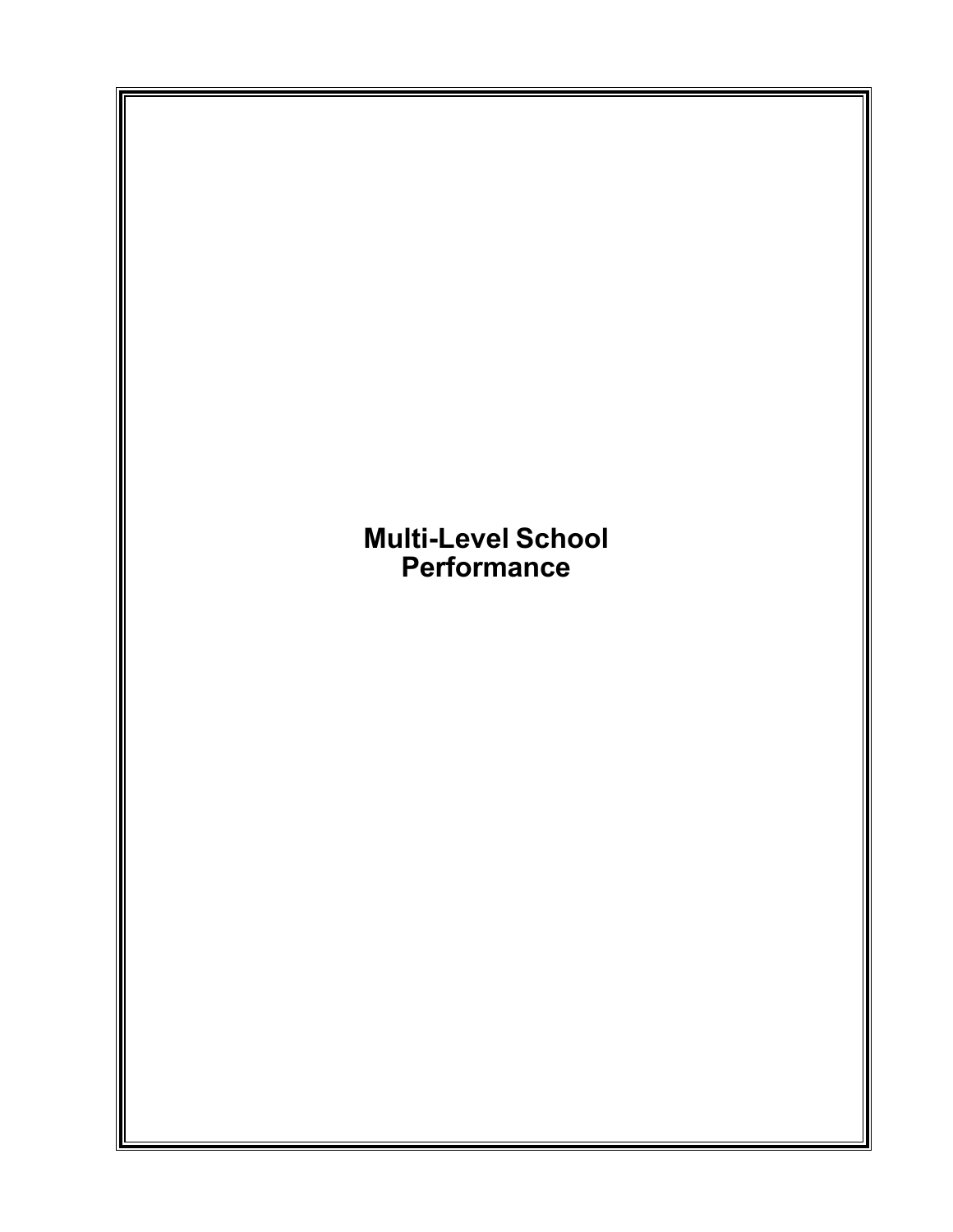| <b>School Name</b>         | #<br>Tested | Obj. 1-2<br>(Max 4) | Obj.3<br>(Max. 4) | Obj. 4<br>(Max. 8) | Obj. 5<br>(Max. 8) | Obj. 6<br>(Max 8) |
|----------------------------|-------------|---------------------|-------------------|--------------------|--------------------|-------------------|
| <b>Briarmeadow Charter</b> | 32          | 2.1                 | 2.9               | 6.1                | 6.7                | 6.4               |
| Gregory-Lincoln            | 48          | 1.7                 | 2.0               | 3.8                | 5.6                | 5.8               |
| Smith, E.O.                | 44          | 2.1                 | 2.0               | 4.8                | 4.9                | 5.5               |
| Rice /La Escuela Rice      | 100         | 2.4                 | 3.3               | 6.2                | 6.9                | 6.8               |
| T. H. Rogers               | 41          | 3.0                 | 3.8               | 7.5                | 7.4                | 7.7               |
| Smith, E.O.                | 44          | 2.1                 | 2.0               | 4.8                | 4.9                | 5.5               |
| Woodson                    | 45          | 1.9                 | 2.4               | 4.5                | 5.8                | 6.5               |
| <b>HISD</b>                | 310         | 2.2                 | 2.8               | 5.5                | 6.3                | 6.5               |

Table 9. Multi-Level Schools, Average Items Correct by Objective on TAKS Writing English Version, Grade 4

## Table 10. Multi-Level Schools, Average Items Correct by Objective on TAKS Writing English Version, Grade

| <b>School Name</b>              | #<br><b>Tested</b> | Obj. 1-2<br>(Max 4) | Obj.3<br>(Max. 6) | Obj. 4<br>(Max. 10) | Obj. $5$<br>(Max. 12) | Obj. 6<br>(Max 12) |
|---------------------------------|--------------------|---------------------|-------------------|---------------------|-----------------------|--------------------|
| <b>Briarmeadow Charter</b>      | 20                 | 2.1                 | 3.9               | 6.9                 | 8.2                   | 8.6                |
| Contemporary Learning<br>Center | 8                  | 1.6                 | 3.1               | 5.1                 | 6.8                   | 7.5                |
| Gregory-Lincoln                 | 136                | 2.0                 | 4.1               | 7.2                 | 8.7                   | 9.0                |
| Kay On-Going                    | 5                  | 2.2                 | 4.2               | 7.6                 | 9.0                   | 11.0               |
| Rice /La Escuela Rice           | 151                | 2.5                 | 4.7               | 8.1                 | 9.7                   | 10.0               |
| T. H. Rogers                    | 94                 | 3.0                 | 5.4               | 9.6                 | 11.4                  | 11.3               |
| Smith, E.O.                     | 84                 | 2.1                 | 3.4               | 6.4                 | 7.9                   | 8.1                |
| Woodson                         | 230                | 2.1                 | 3.7               | 6.5                 | 8.0                   | 8.6                |
| <b>HISD</b>                     | 728                | 2.3                 | 4.2               | 7.3                 | 8.9                   | 9.3                |